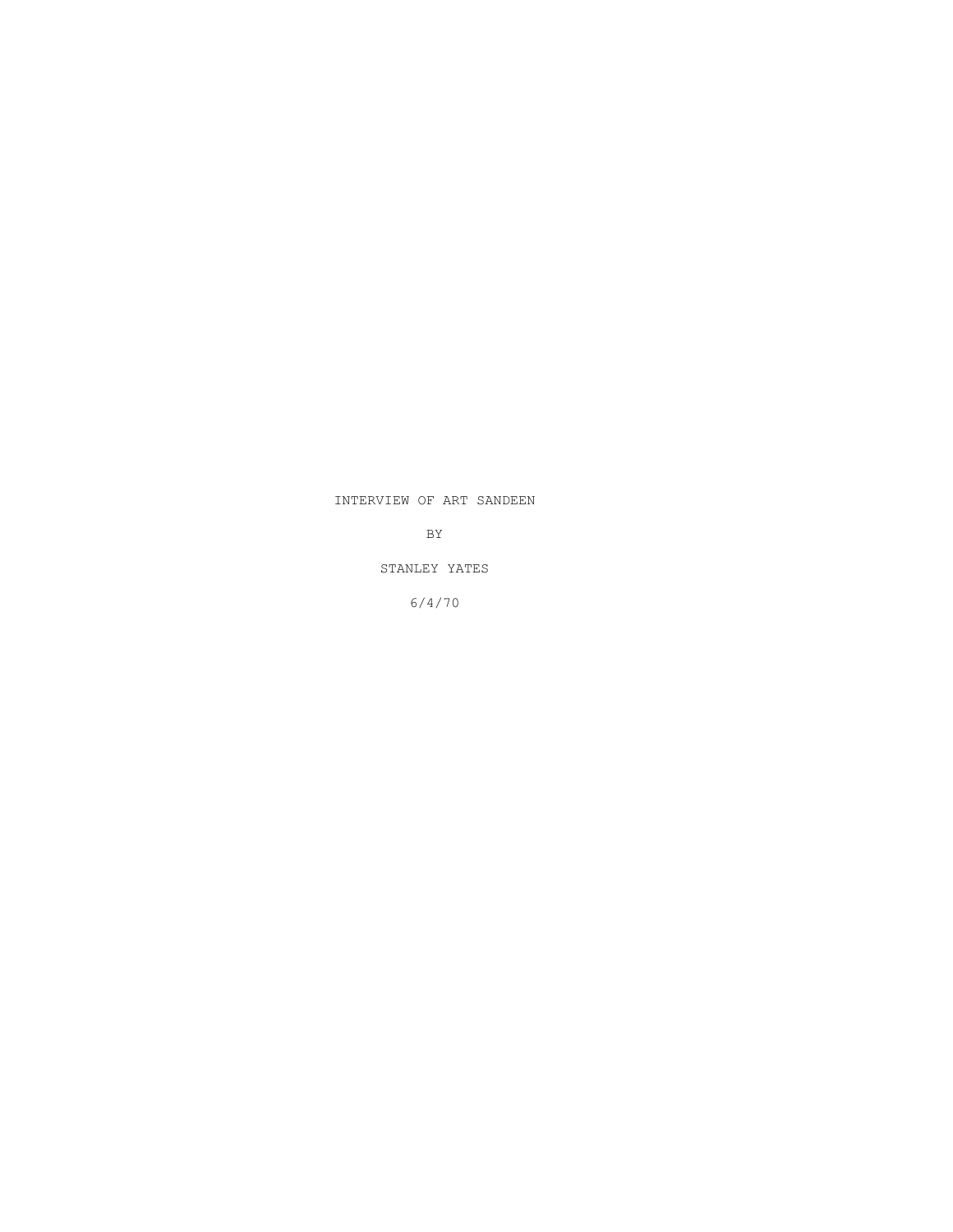- Sandeen: My name is Art Sandeen, Dean of Students at Iowa State. I was involved in almost all of the events as an observer. I felt it important for myself to be physically present at most of the events from Cambodia on, if that's the beginning, and I really do believe that it is, although we had considerable unrest an the campus over the past two or three years, of course, relevant to the war issue. I was talking with several students the night of April 30th, on the campus, when the news of the President's decision to enter Cambodia was announced and it appeared at that time that student reaction would be rather intense. There was great confusion among the seven or eight students I was meeting with.
- Interviewer: Was this in the Union?
- Sandeen: Yes. It was in the Union. These were not the kind of students that normally participated in anti-war protest kinds of things,. but they were terribly alarmed at that point. On Friday, May lst, we talked a great deal about this as a staff in our office and tried to speculate a bit on what might happen and as a result-
- Interviewer: Had you established any kind of guidelines for how you'd react to what might occur?
	- Sandeen: Well, yes, many times in the past we've discussed this. We don't have any written guidelines as such. We do have adequate University policies in terms of reacting to disruption. We feel that it's very important for us as a staff to be close to where the students are, not necessarily in support of what they're doing, but to be there to provide whatever assistance we might, especially to serve as a buffer, an interpreter, as a person who might be able to keep things a little more rational. I did myself participate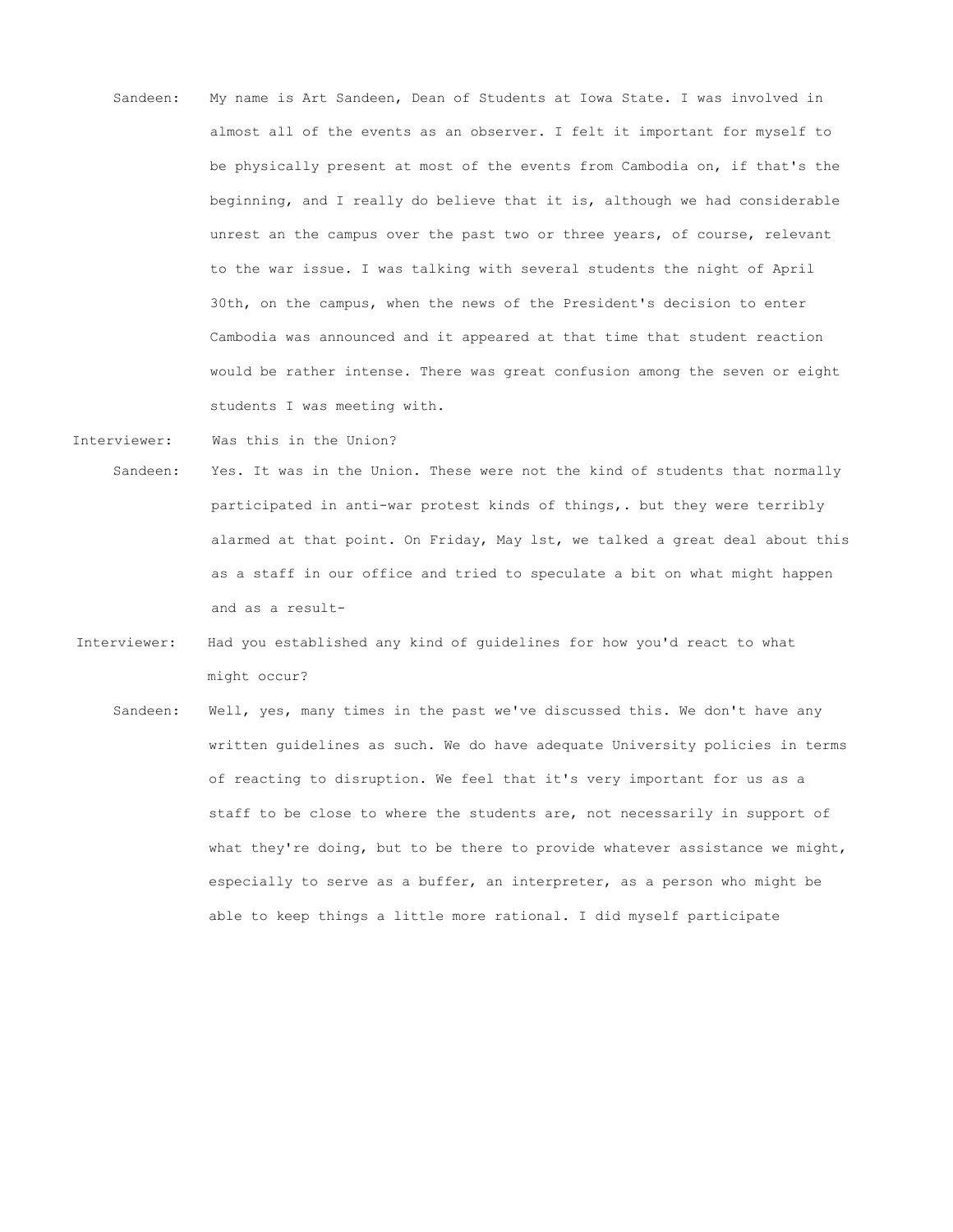in the Saturday, May 2nd, people's rally downtown.

- Interviewer: Had the students who organized it contacted you about it? Sandeen: Well, it wasn't so much that they contacted me, it was just that I feel that it's one of my roles to be around for such things and I talked with them and I knew that they were going to be there and I felt that I should be there and I was, from the beginning, and simply talked with several of the persons. It wasn't entirely a student rally at all. People's rally is accurate--a lot of townspeople, faculty, and staff there.
- Interviewer: When they talked to you this time and perhaps throughout all these events, was there any hesitancy about talking to you? Did you feel that they were withholding perhaps information from you?
- Sandeen: Well, not at the time, no. The students--I restrict my comments to the students because, of course, they're the people I was interested in primarily. I didn't see my own role as trying to manipulate their actions in any way and they didn't seem to see my role as that either, and I tried to be there as a friend and as a person who cared about the students. The event at Kent State, where the students were shot, obviously was the one which triggered tremendous emotional reaction. In my experience of three years on this campus and several years at Michigan State in student affairs, I have never witnessed any more intense emotions on the part of the students than on Monday and then on the following days. Interviewer: What did you do at the people's rally? Did you act only as an observer? Sandeen: Well, I would call myself a participant-observer. I felt rather deeply about many of these issues myself and I did march in the

 $-2-$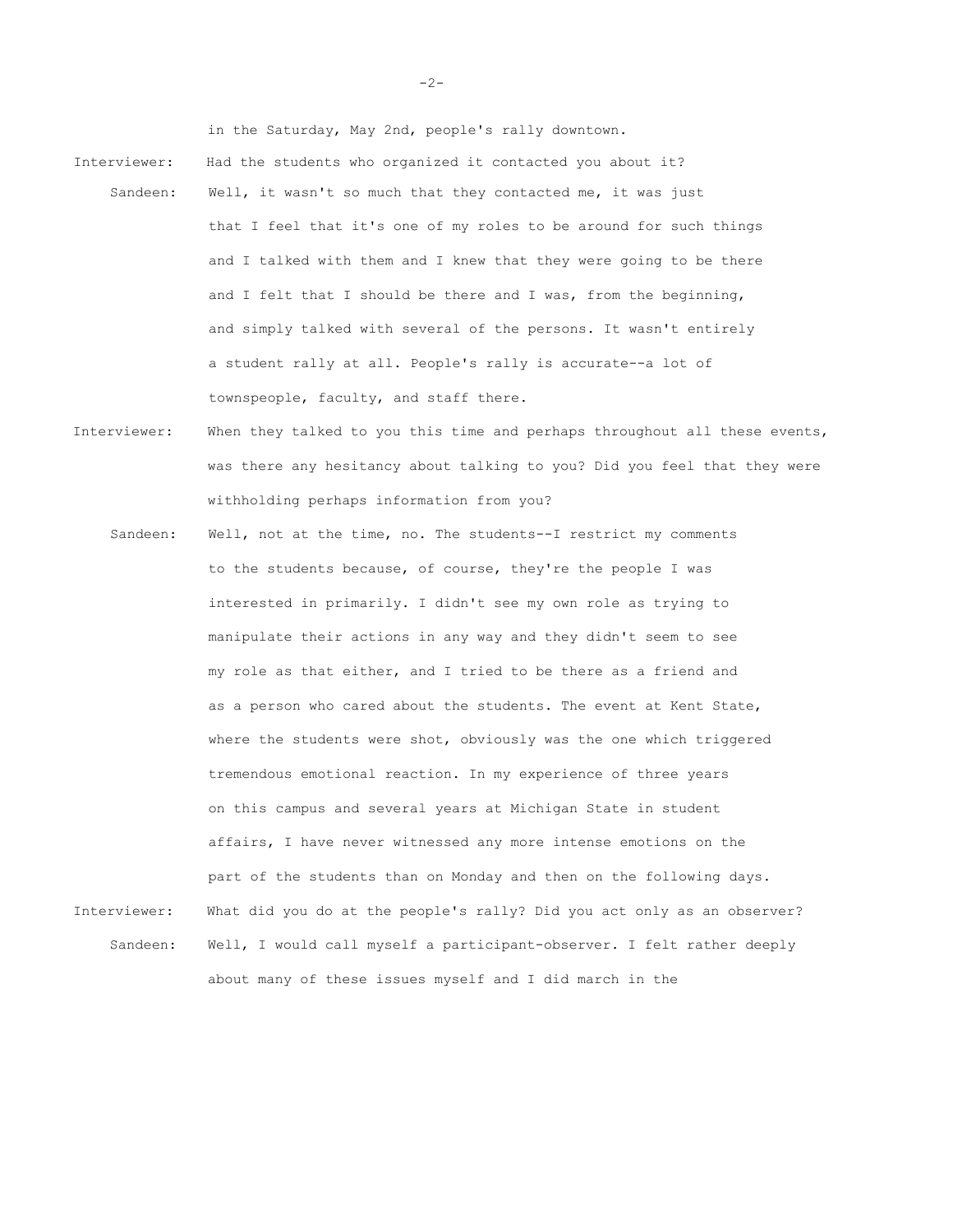parade and then went to the draft board as well and sat down and listened to some of the persons speak.

- Interviewer: Did you have any apprehension that your actions might be identified as an official function by the University since you are an administrator? Sandeen: Not at that time, no. I felt I was acting as a citizen of Ames. It was a Saturday. It was a planned march. It was supported by the City officials; that is, a parade permit was granted and so forth, so I was, I guess, as much a participant as an observer.
- Interviewer: And then you continued with the march until they got to the draft board? Sandeen: That's right.

Interviewer: And then you stayed there for how long?

- Sandeen: Oh, I think 2:00 if I remember. On Tuesday, May 5th, several students, I really wouldn't estimate, I don't think it was as high as fifty, staged a protest against the ROTC program. They met in the Union in the morning and then proceeded to enter the Navy ROTC building and there were some signs that some of the students were carrying and then I think on pretty much of  $a--$
- Interviewer: Now, did they inform you? How did you find out about that? Sandeen: My office is in the Union and I knew that they were meeting downstairs in the 1939 room and about 11:30 I simply walked down and talked to a few of the students and a couple just told me. You know, they said, "Yes, we're going over to the Navy ROTC building and we're just going to picket", and that's all they did.

Interviewer: Did they object to your coming along? Sandeen: Not that I know of. I didn't feel like I was spying on them.

 $-3-$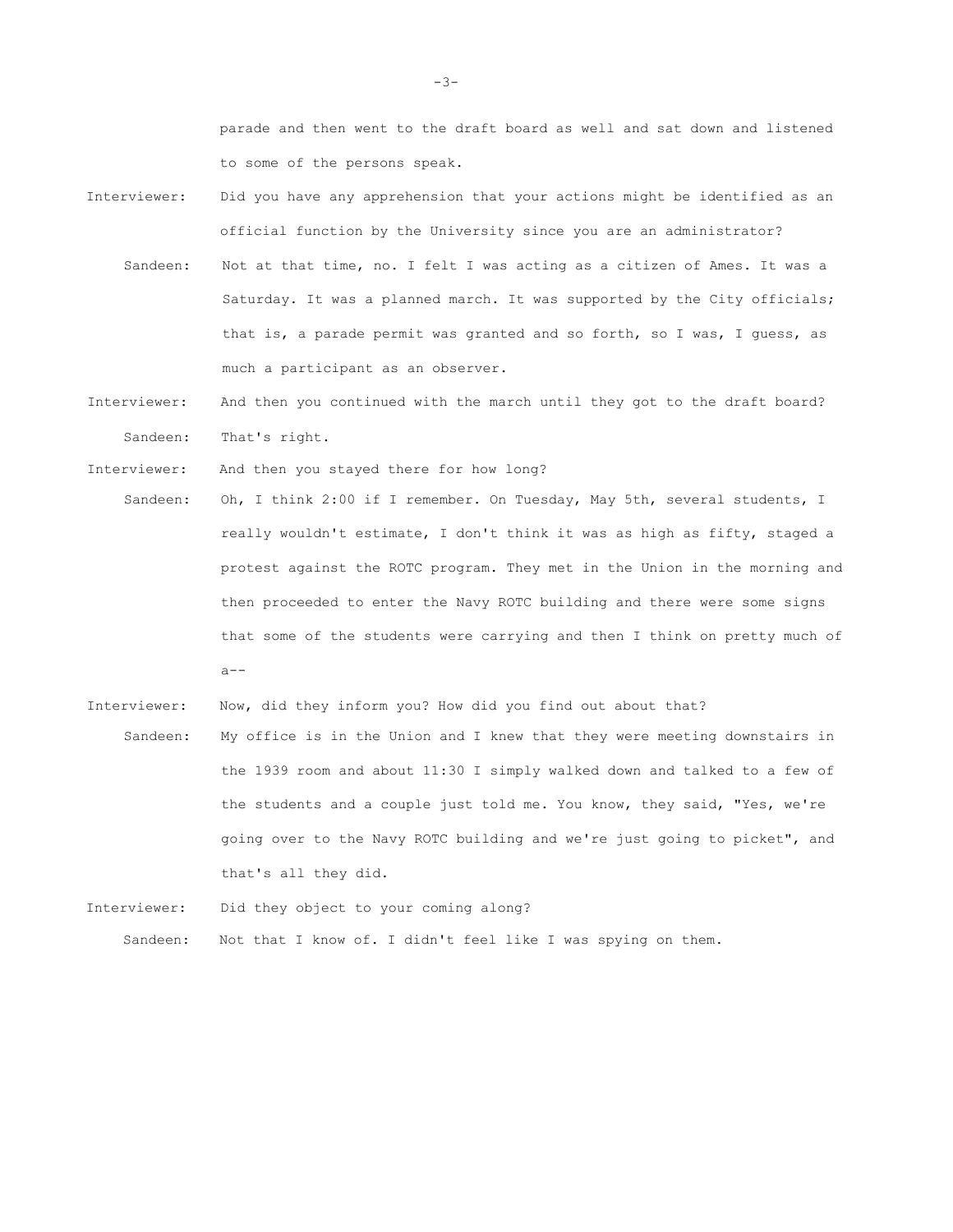This is the kind of thing I do quite a bit and I was over there with them by the Navy ROTC building and then, as you know, they moved from there to the Armory.

Interviewer: Now, was there any kind of drills taking place when they moved over to the Armory?

Sandeen: Not to my knowledge, no. They got to the Armory approximately at 1:00 and at that time as I remember, and I was there all day and all night on, let's see, that's Tuesday and I would say there were thirty-five of them at the most and they simply sat down on the middle of the Armory floor and it was completely empty and, of course, it looked like a very sparse crowd on the large cement floor. I sat down with the students and simply talked with them for fifteen or twenty minutes and at that point they didn't seem to have any particular goals in mind other than sitting there. I didn't view it as a sit-in at all and as a matter of fact, never did. I think the word "sit-in" is a definite misstatement. I suggested at that time to the students, and there were some non students there as well, that we contact Col. Brumbaugh and Col. Barnett to see if we could get some kind of conversation going and I had already talked to them to see if there were any classes or drills scheduled and they said there were not, at least on the Armory floor there was nothing happening that was disruptive. Three students then did talk with Col. Brumbaugh and Col. Barnett, but that was unproductive in terms of appeasing anybody, of course. The students did stay in the Armory--

Interviewer: Did more and more students show up? Did it spread throughout the campus?

 $-4-$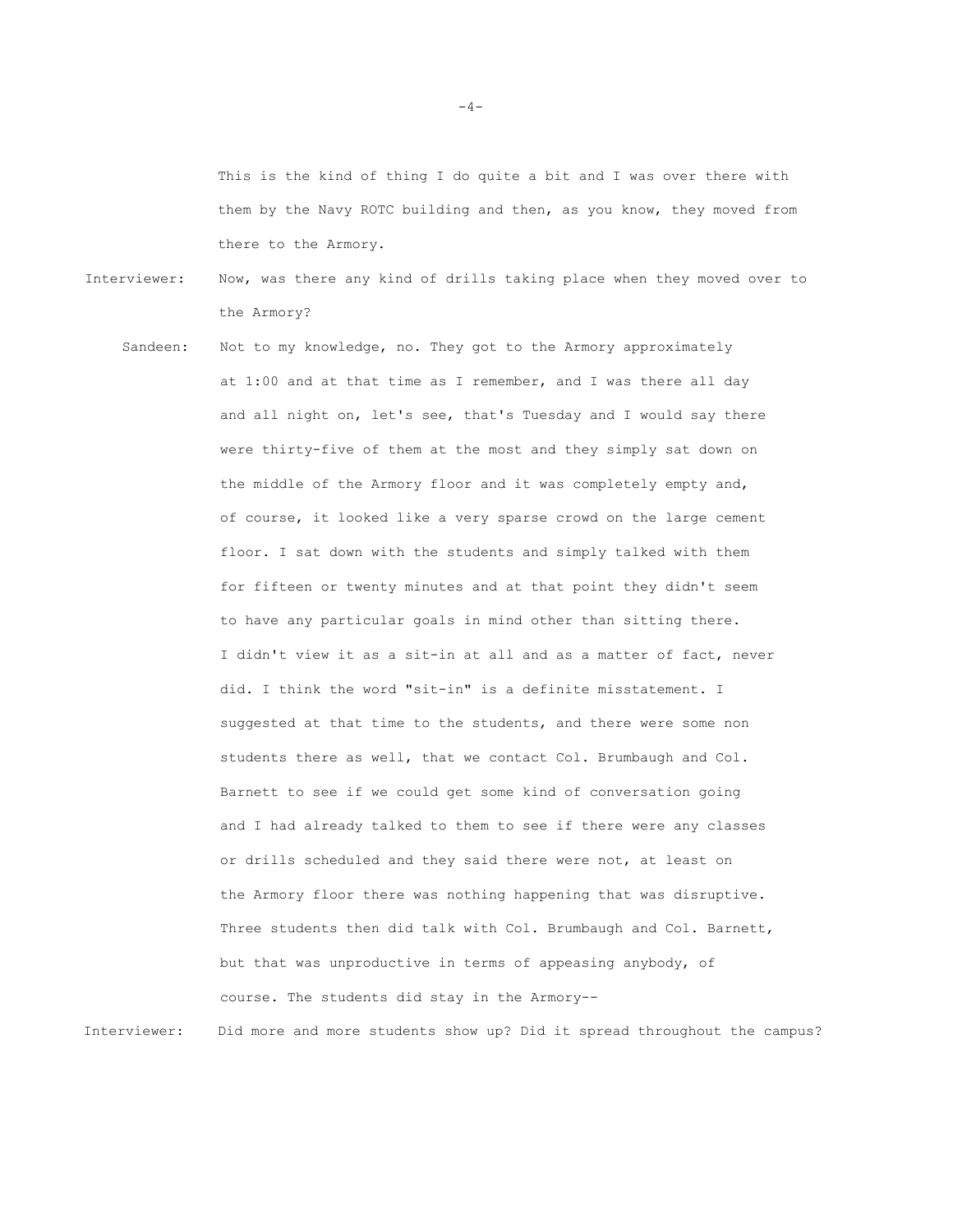- Sandeen: I don't think so, no. At no time do I remember, and I was there all afternoon, at no time do I remember the number of students being more than forty or fifty. They just engaged in a few games, playing frisbie, talking, making plans for that night, which was a very important meeting night, at 7:00. GSB had a meeting to call for a strike and the building was to close at 5:00 and I informed the students about that then that the building was to close and that I wanted them to leave at that time.
- Interviewer: And what would be the penalties if they didn't leave? Sandeen: Well, there's a University policy against using University facilities without permission and I told them that that was the policy that I would invoke and they could be subject to possible disciplinary action in not responding favorably to that request.
- Interviewer: What was their reaction to that?
- Sandeen: At that time they simply said they had no intention of leaving. They didn't think they were sitting-in so they saw no reason for not being able to stay at that time. They were very anxious to have a strike called that night and then to use the Armory in a non disruptive action to talk with faculty and staff and other students all night and especially to make posters and to make plans for the next day. It was at that time between 5:00 and 6:15 that we made contacts with (I might say very frustrating ones) with law officials to see if there was any way, if we wanted to go that direction, forcibly removing the students.
- Interviewer: You were contacting what, the city police and the campus police? Sandeen: Well, the campus police were there and the campus police were not sufficiently aware of the law to be able to invoke a particular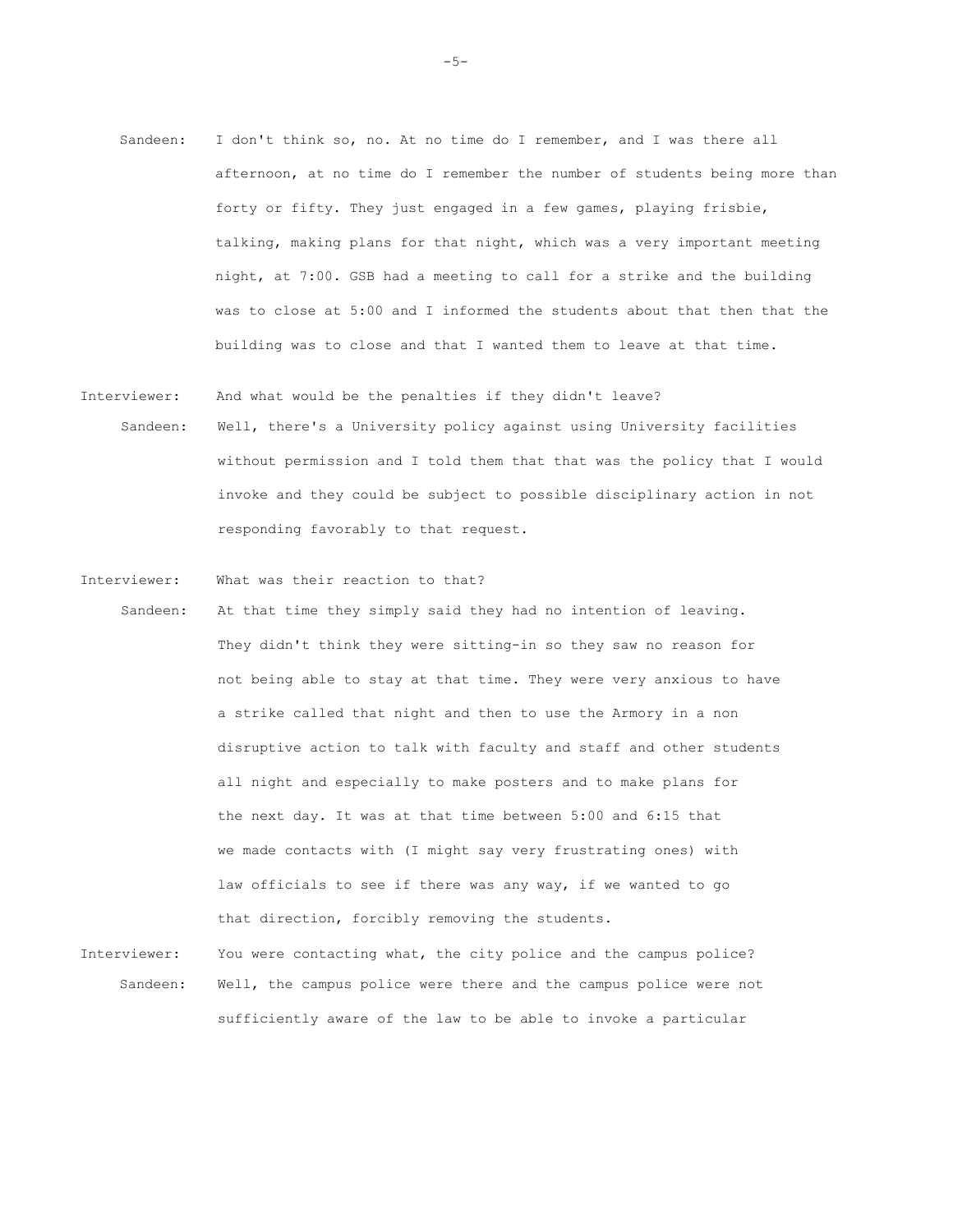ordinance such as trepass or disturbing the peace or what have you. The students were not disturbing anything. We went all the way to the Attorney General, who is our advisor in such matters, and despite the fact that information to the contrary was reported to the police at a later date about that incident, we received information at that time from his office that we would not be able to remove the students with any kind of legal ordinance.

Interviewer: Did you ask for an injunction?

- Sandeen: No, we did not ask for an injunction at that time formally, but at least we inquired into the possibility of one. However, as I mentioned earlier today, emotions were so extremely intense at this time and the day after the Kent killings, this was coming to a head on our own campus. Even if we would have had the legal backing and the police force to remove the thirty students or so who were there at the most, by 6:00 there were probably only twenty students, they were completely non-disruptive in a building that was not used very much anyway. It was my opinion and it still is that it would have been a grave mistake to remove the students. I think we would have escalated our own campus situation.
- Interviewer: So, these legal approaches that you took were simply what, precautionary or to understand what you could do if the situation-
	- Sandeen: That's right. Now, then, the students all left around 6:30, quarter of 7:00 because everybody, including myself since I serve as GSB advisor, went to the Great Hall, Memorial Union, for the GSB Senate meeting which was attended by four hundred people and lasted an hour and a half and by a 15 to 11 vote they called for

-6-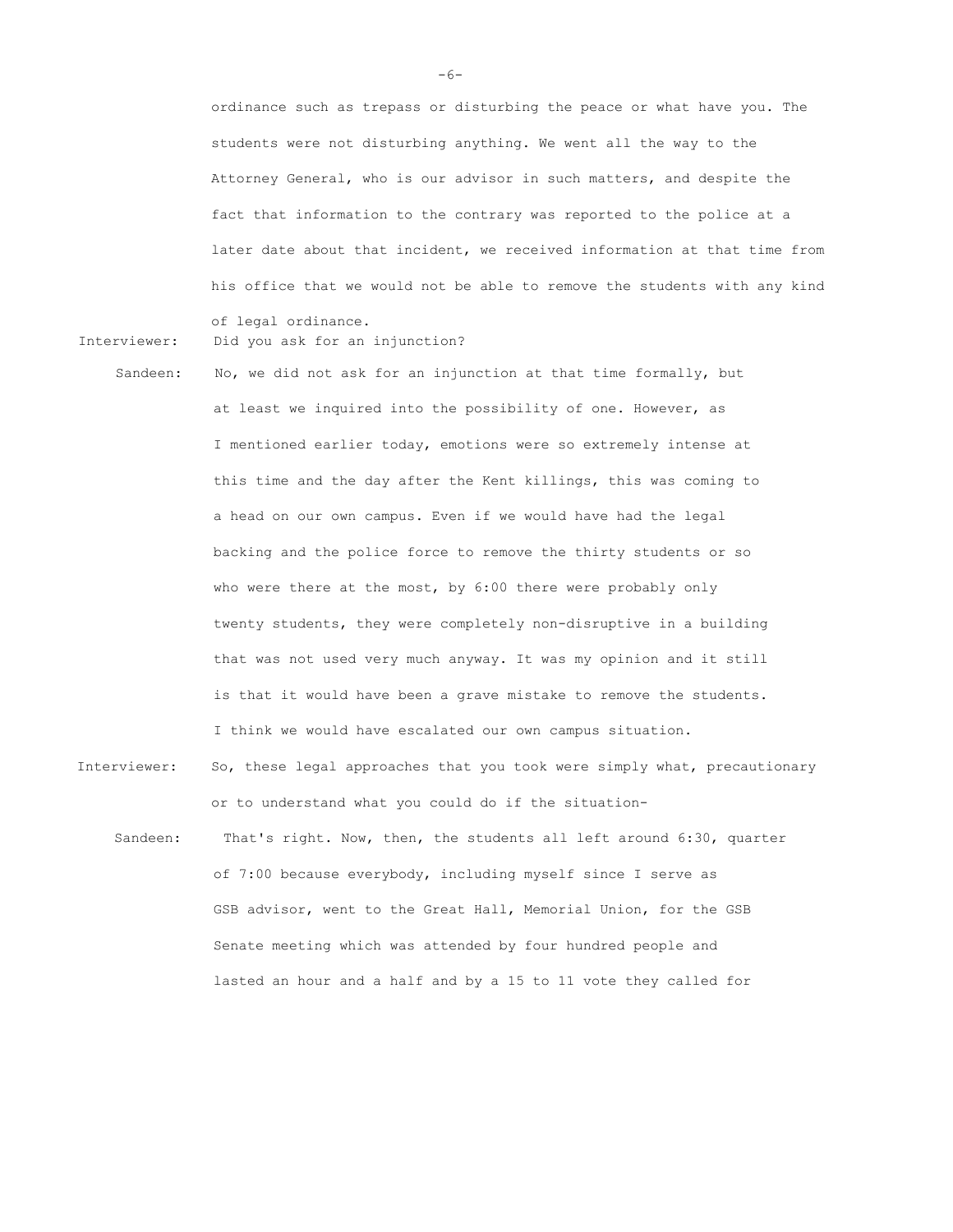the student strike.

Interviewer: Did you speak at that meeting?

- Sandeen: No, I didn't. I make it a point not to interfere in any way with GSB meetings and I try not to even express an opinion when asked; I feel it's not my role to do so.
- Interviewer: Then after the meeting did some students come back to the Armory? Sandeen: Yes. About 8:30 Bob Trembly made an announcement, I think it was Bob, at the meeting that everyone should go back to the Armory and use that in the manner that I had explained earlier, to talk, to make plans for the next day for the rally that was planned, to make signs, posters, and armbands and to get ready for the rally that was planned for the next day and that's what they did.
- Interviewer: Was there any attempt to prevent them from returning to the Armory? Sandeen: No, there wasn't. There wasn't a large group that went over right at that time. I would say all night long there was never more than one hundred fifty persons in the Armory and I was there all night. The students were extremely orderly, as a matter of fact at that point we, meaning the University administration, decided that this was a good opportunity--and we thought we understood the high level of emotions at that time and should seize the opportunity to be of some positive influence and we called maybe twenty to twenty-five or thirty faculty members who came over and stayed, well, maybe later than midnight many of them, simply talking with students, talking about the problems, the plans, trying to make it into a positive situation. I know it's a matter of interpretation, but the events in the Armory that day, I still feel, were not a "sit-in". I can't condone the activities of the students

-7-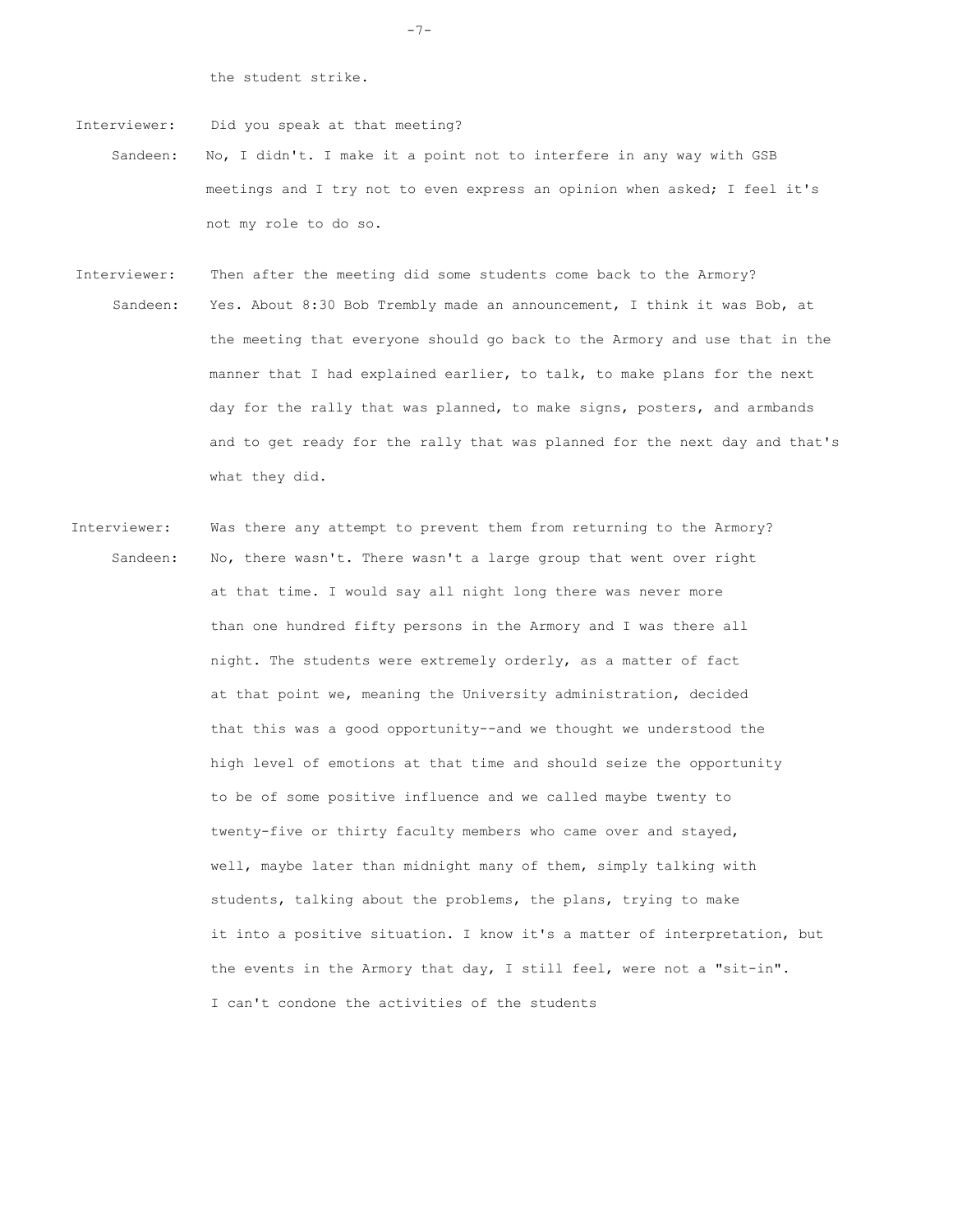in the earlier afternoon by merely moving into the Armory in the manner that they did and they did not leave when I asked them to. But, nevertheless, the situation came out very positively. The students, I would say, numbered about one hundred by about midnight and there were a large number of blankets on the floor of the Armory and people were sleeping and singing and playing catch with softballs or frisbies and generally it was a fairly positive atmosphere. There was a definite feeling among the students that they would try as hard as possible in the next few days whatever might happen to keep activities non-violent. There was quite a strong informal leadership among the students. At the mass rally on the steps of Curtiss Hall on Wednesday, May 6th, I was present and had talked a considerable time with several of the selfappointed marshalls who, I felt, did a good job that entire day and the next few days. Jerry Parkin, GSB Vice-President, was "in charge" of the rally that day and he told me later that he was disappointed and surprised when Bob Trembly took the microphone. He really didn't "take" the microphone; he simply went up and started to speak very calmly as Bob usually does everything. Bob then at about 1:00, after the rally had been going for probably forty to forty-five minutes, did announce to the crowd that there was a ROTC drill going on on the other side of the campus and suggested that they go over to the drill. At no time do I remember him saying anything like "Let's go disrupt the drill" or "Go prevent them from having a drill." On the other hand, a very large number of persons left and we had tried to make preparations before that time. I had three or four staff

-8-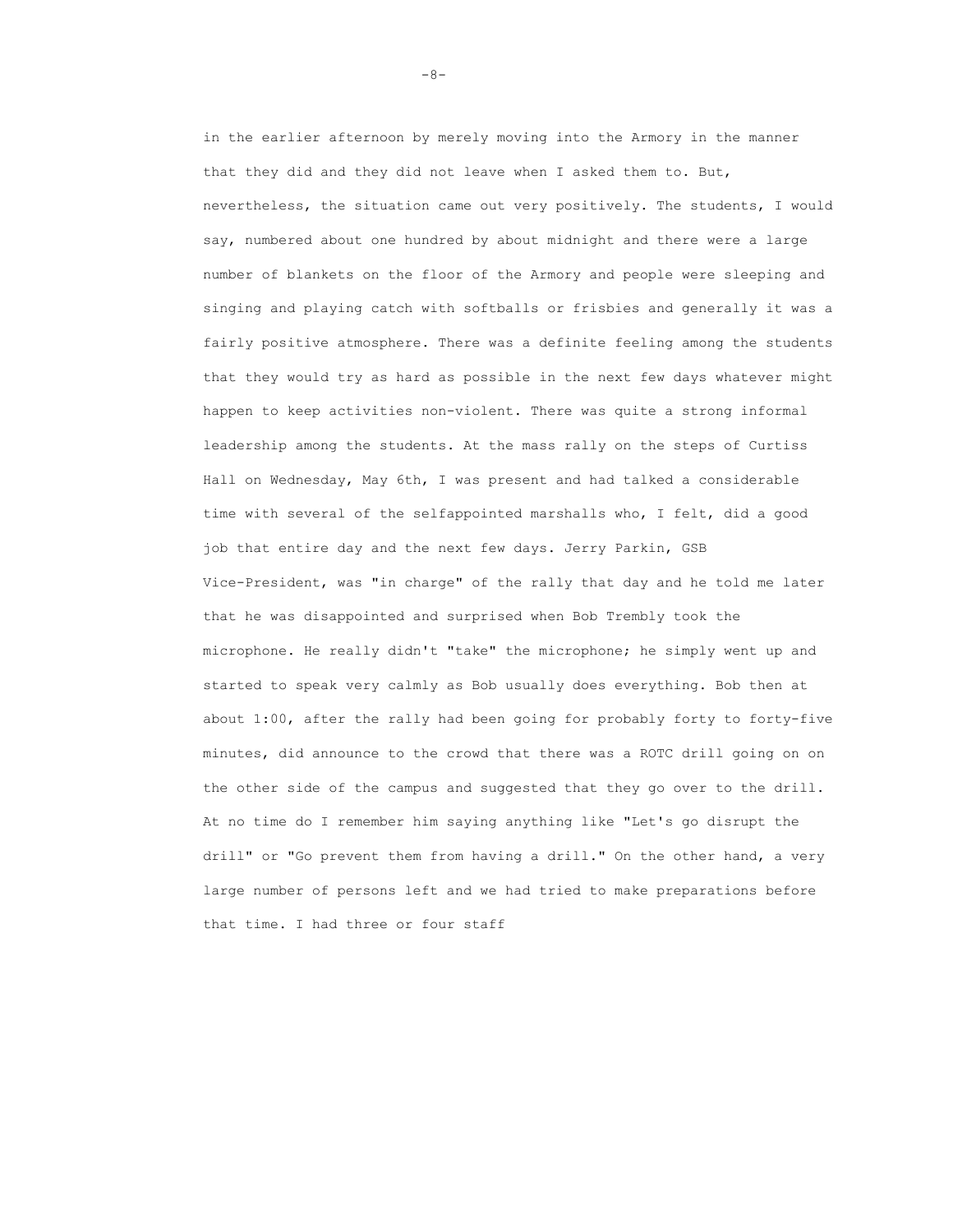members on the ROTC field and I had talked with Col. Barnett about the situation--that it might be hazardous to have such a drill and, of course, it turned out to be that way.

Interviewer: He did decide to go ahead and hold the drill anyway?

Sandeen: Yes. It was a regular class activity, of course, and when the people went over there in such a mass number, of course, there was no possible way to stop them short of having an extremely large number of police officers or professional guardsmen there which, of course, we did not have. I don't really know if the students going over there at that time, and I was running with them, had a preconceived notion of disrupting that drill at all. I don't know if there's such a thing as a "crowd mind", but they simply went in a leaderless fashion right on to the drill field. I was with them and I didn't see any kind of violence or pushing or shoving but their presence obviously made it impossible for any kind of drill to take place.

- Interviewer: So, by the time they got on the drill field that activity, whatever the activity the students did, cadets were discontinuing?
	- Sandeen: Yes. Now, the Colonel at that time, decided simply to cancel the drill and I thought the ROTC students did a great job. They simply walked away and there were some comments made to them personally, you know, like "throw down your hat" and "quit" and all that stuff and they, I thought, handled themselves very well. They just walked away. Some of them knew some of the protesting students and some of them even went so far as to joke with them and make wisecracks to each other. They just walked out and I was quite concerned at that time, of course, and I was very happy that there

-9-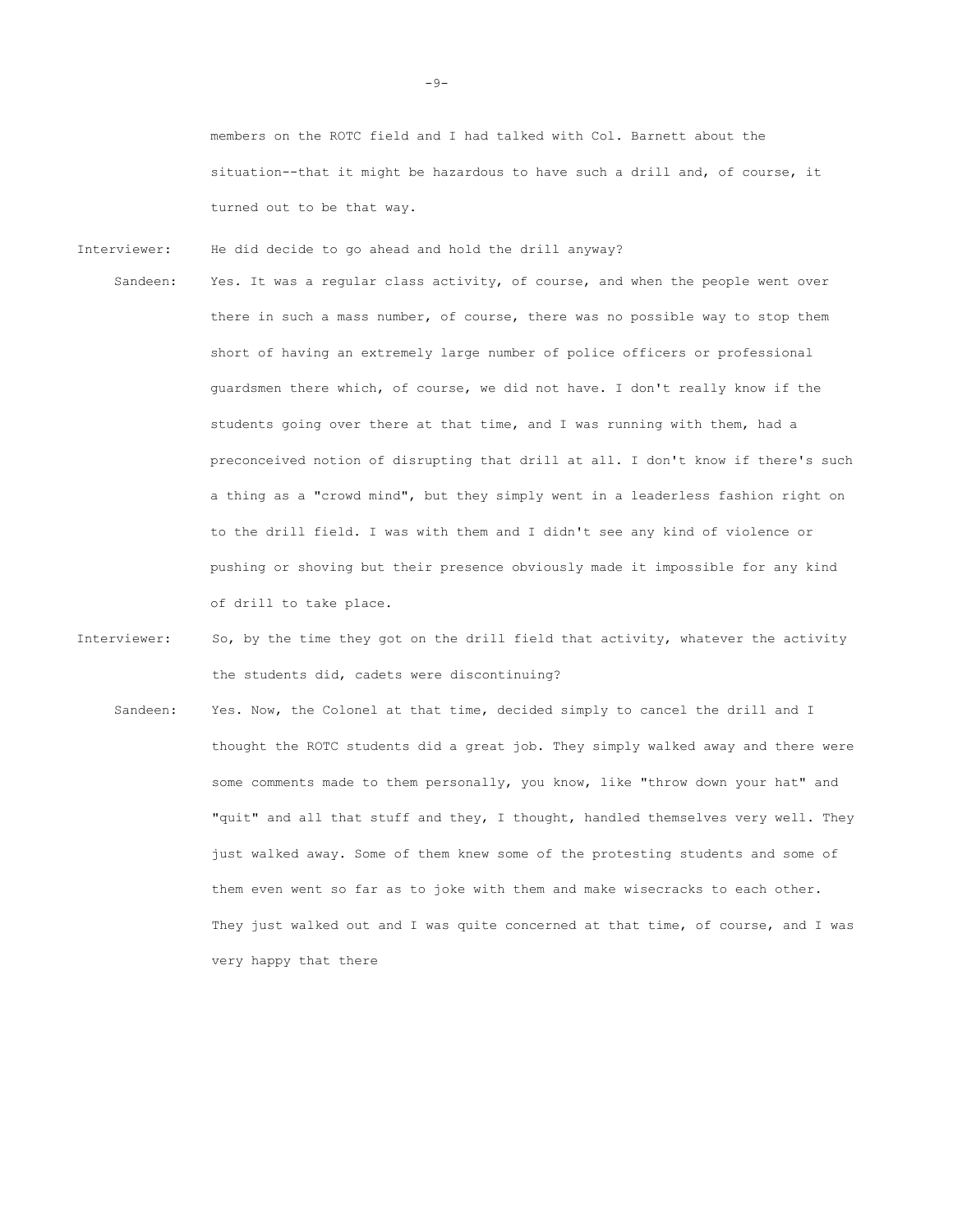was no violence, and to my surprise at that time, again almost spontaneously all two thousand or however many students were there, then went running across the street into the Armory and then I met with Col. Barnett and Col. Brumbaugh again while the students started a rally down in the Armory, but they only stayed there for about fifteen minutes and somebody suggested they go downtown and they started chanting a football cheer "All the way to Lincoln Way" and that sort of put the crowd in good spirits and I was happy to see that!

- Interviewer: When you talked to the Colonels in ROTC, what were they going to do? Sandeen: At that time, quite frankly, we didn't know. I wish I could say more definitely at this time but I can't. There were, I would estimate, twenty-five hundred people in the Armory. They were all clapping and singing. They weren't there for more than fifteen minutes. To remove them would have been an extremely difficult task. If they wouldn't have decided themselves at that time simply to leave I suspect that after a period of time we would have had to take some kind of drastic action if we were to remove them. We didn't at that time try, in the fifteen minutes that we were there, we didn't establish any personal contact with the students other than just talking with a couple of them and we didn't make any comment public.
- Interviewer: So, it might have been a very sticky situation eventually if they hadn't left?
	- Sandeen: I think it could have been but the fact that they had, you know, been at the steps of Curtiss at 1:00, ran probably five blocks over to the other side of campus, stayed five minutes, then went to the

 $-10-$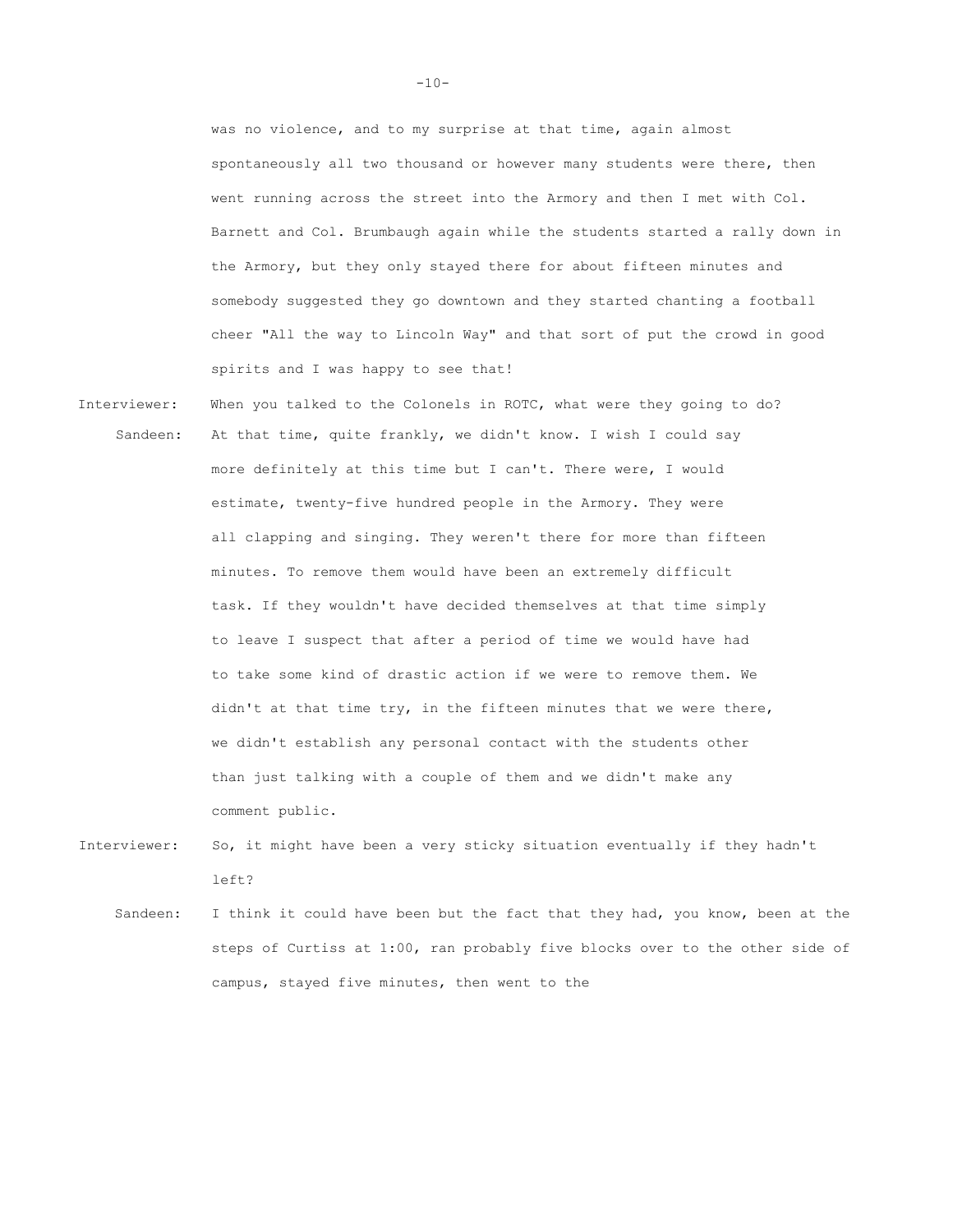Armory, stayed fifteen minutes, left there and then walked three or four miles through the campus downtown to the draft board in this huge crowd, I think is another indication of the tremendous emotional feeling that there was among all these people. There was fantastic energy, and up to this day I am just amazed at the lack of violence, knowing the intensity of the feeling. There was some very strong and positive student

leadership exerted.

Interviewer: So, once they left the Armory, you accompanied them?

- Sandeen: Oh, sure, yes. We were with them all the way downtown and walking with them, talking with them, and several of our staff were there.
- Interviewer: Was there any indication of once they got to Lincoln Way which direction they would go?
	- Sandeen: Yes, there was a great deal of speculation on my part. I was quite worried, especially when they sat down on the corner of Beach and Lincoln Way and it was a very large crowd. I had stopped in a dorm along the way and had called Chief Siedelmann downtown right away and told them the students were on their way to Lincoln Way and if there was any way he could possibly block off traffic it possibly could avoid an incident and he and his men, I thought,

Interviewer: He didn't object to doing it this way, did he?

did a tremendous job.

Sandeen: Well, he was quite alarmed, of course; I won't speak for him in terms of what decision he made or why he made any decision. Clearly we don't have in Ames a sufficient number of law enforcement of ficials to remove twenty-five hundred people or more from an intersection if they are not willing to go right away. He had all four lanes of Lincoln Way blocked off by the time the stu-

-11-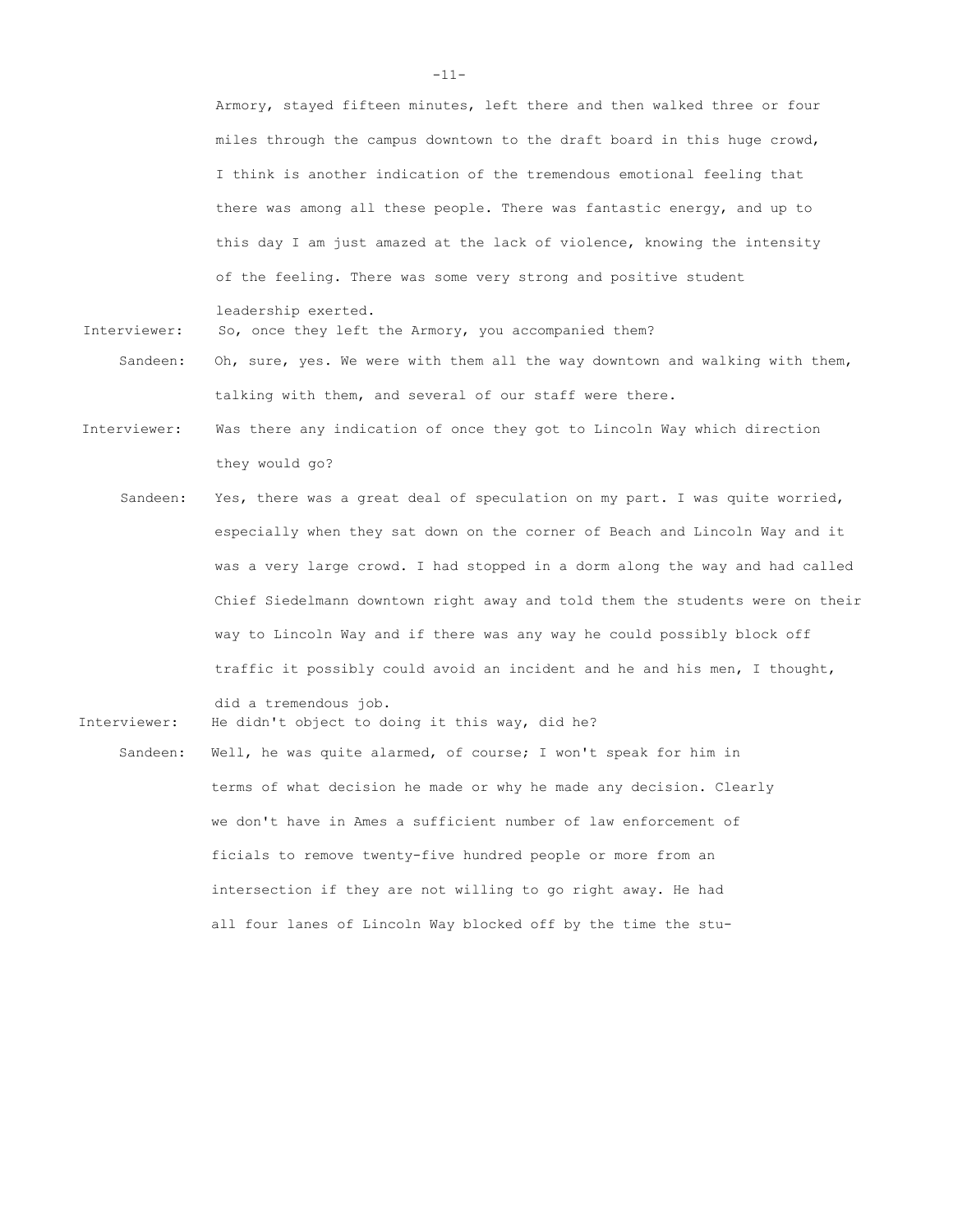dents got to Beach so that there wasn't a traffic problem and the students sat down on Beach and several of the student leaders and myself made a few comments into the police bullhorn out of one of the cars there on the corner.

- Interviewer: What did you tell them?
- Sandeen: We simply urged them to be peaceful, that if they were going to go downtown, to try and stay clearly out of the way of traffic and, of course, to be non-violent. I also urged many of the students to go back on campus and to go back to their rooms and I urged them to talk with faculty and their fellow students to arrange meetings that might be beneficial to everybody. But it didn't have much affect at all. The students again, pretty much on a whole basis, sort of split two for one, I think about two-thirds of the group going downtown and about one-third staying on the intersection and in maybe another twenty minutes or half an hour, they broke up. And, so, we went with the students who went downtown and a couple staff stayed with the students who were at the street corner.

Interviewer: How was the march downtown?

Sandeen: Very peaceful. At that time I was very worried. I didn't know what was going to happen because there was such a mass of students and the emotions were so high. Perhaps they walked off some energy or something because it is a long walk and they walked all the way down Lincoln Way to Duff, turned left, and went up to Main Street, went down the middle of the street and to the draft board, again.

Interviewer: Did you get any feeling of reaction from the townspeople over there?

-12-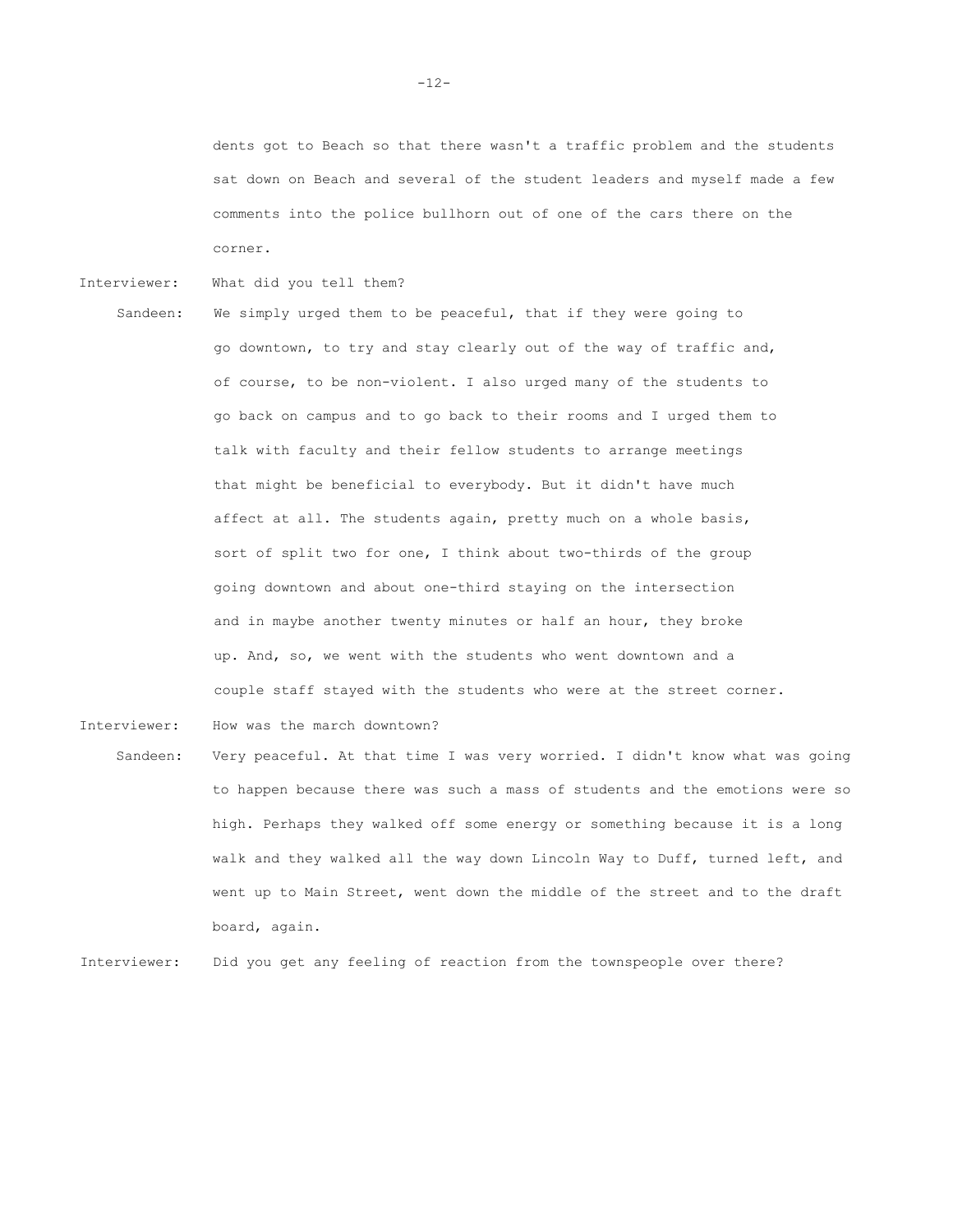- Sandeen: Yes, although, of course, there had been a march Saturday, two or three days before that time, and who knows what you can read from the expressions of people as they walk by. There was some negative feeling, I am sure, but then the group wasn't entirely students, probably ninety-five per cent. Interviewer: So, you again went up to the draft board and you stayed how long? Sandeen: Well, I don't remember at that time. Past two o'clock. The students were very tired at that time. They'd spent a great deal of time-- Interviewer: Was there any indication then what they were going to do next? Sandeen: Not to my knowledge, no. Thursday, May 7th, was the first incident at the draft board and we knew that the students were going to be there because they told us they were. Again, it wasn't any kind of a secret kind of thing at all. They wanted to go there. They were extremely concerned. That was a highly visible kind of target.
- Interviewer: Did you know they were going to try to keep it from being opened? Sandeen: No, and I am not quite terribly sure that they did either. I think they responded pretty much to the situation as they found it at that time and I think it was, in my opinion, it was individual decisions on the part of the persons who went down in the well, as I recall it, down the stairs there, and sat-in. I talked to Mr. Bishop, the City Attorney, I talked to--
- Interviewer: What time did you get there?

Sandeen: Gosh!

Interviewer: Were any arrests made before you got there?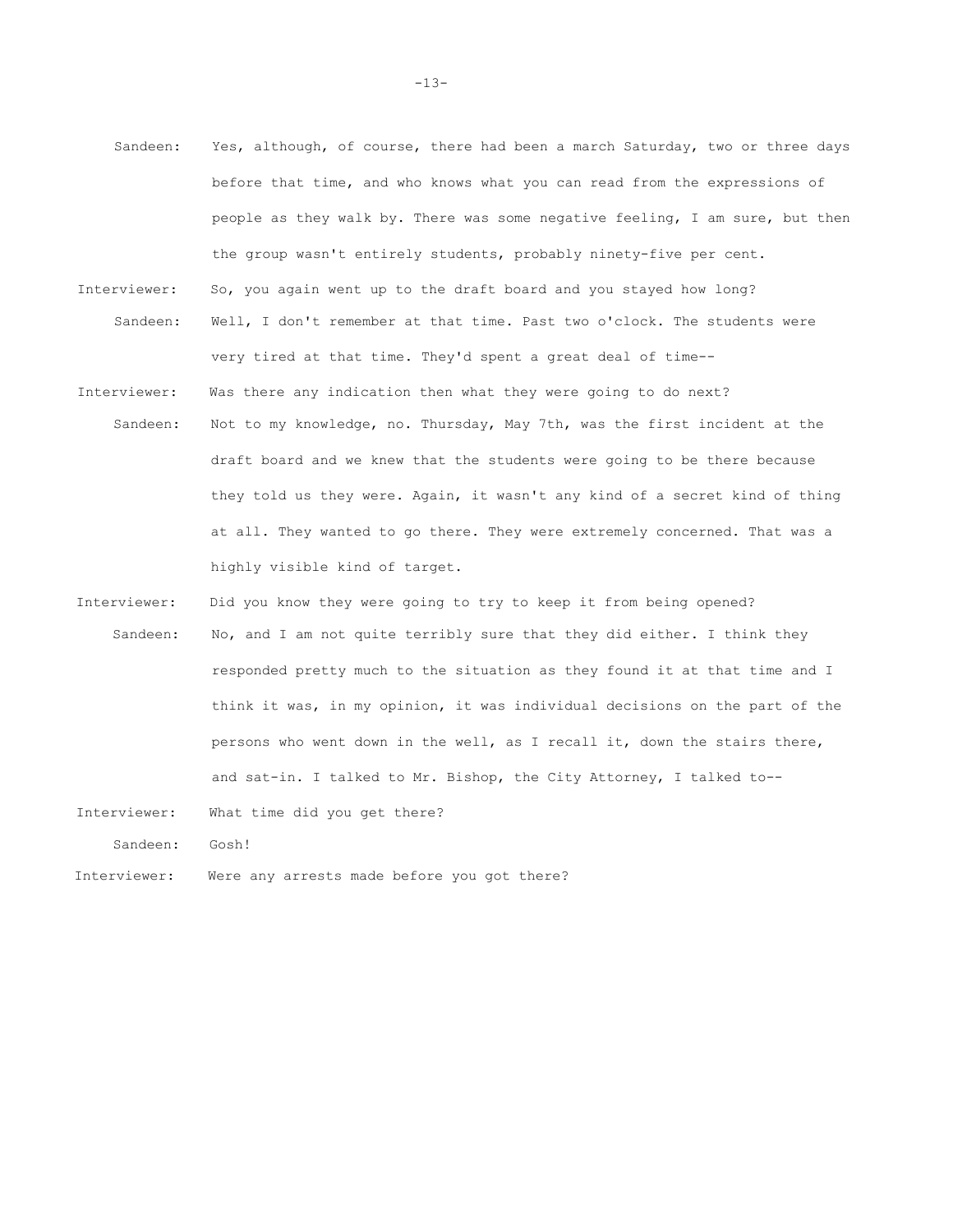| Sandeen:     | I would say I was there before 8:30. No arrests were made before I got      |
|--------------|-----------------------------------------------------------------------------|
|              | there, that I know of.                                                      |
| Interviewer: | And when you got there, police were there and city officials?               |
| Sandeen:     | That's correct.                                                             |
| Interviewer: | What city officials were there when you got there?                          |
| Sandeen:     | As I remember it, Mr. Bishop, City Attorney, was there. Well, I quess       |
|              | that's about it as I remember it. Mr. Lyttle, the Assistant Chief of Police |
|              | was there, of course.                                                       |
| Interviewer: | Did you talk to Mr. Bishop?                                                 |
| Sandeen:     | Yes, I did but, of course, other people did, too. I didn't see my role as   |
|              |                                                                             |

particularly advocating anything. I did request of Mr. Lyttle an opportunity to go downstairs and talk with the students who were sitting, which I did and I knew most of the students who were down there.

Interviewer: What did you tell them when you talked to them?

Sandeen: Well, I didn't tell them so much, I just asked them, I said, "Are you sure this is what you want to do? You know the consequences." They were very aware of what they were doing. I said, "Are you sure that this is what you want to do?" I requested specifically, I said, "Come on, why don't you get out of here, I don't want to see you get arrested. I think you're going to come out worse in the long run." And I was down there maybe five minutes. The students knew me quite well and said, "Come on, Art, make a commitment yourself and join us." I decided at that point not to. I walked up the steps and at that time Mr. Bishop decided, "O.K., get them out of there."

 $-14-$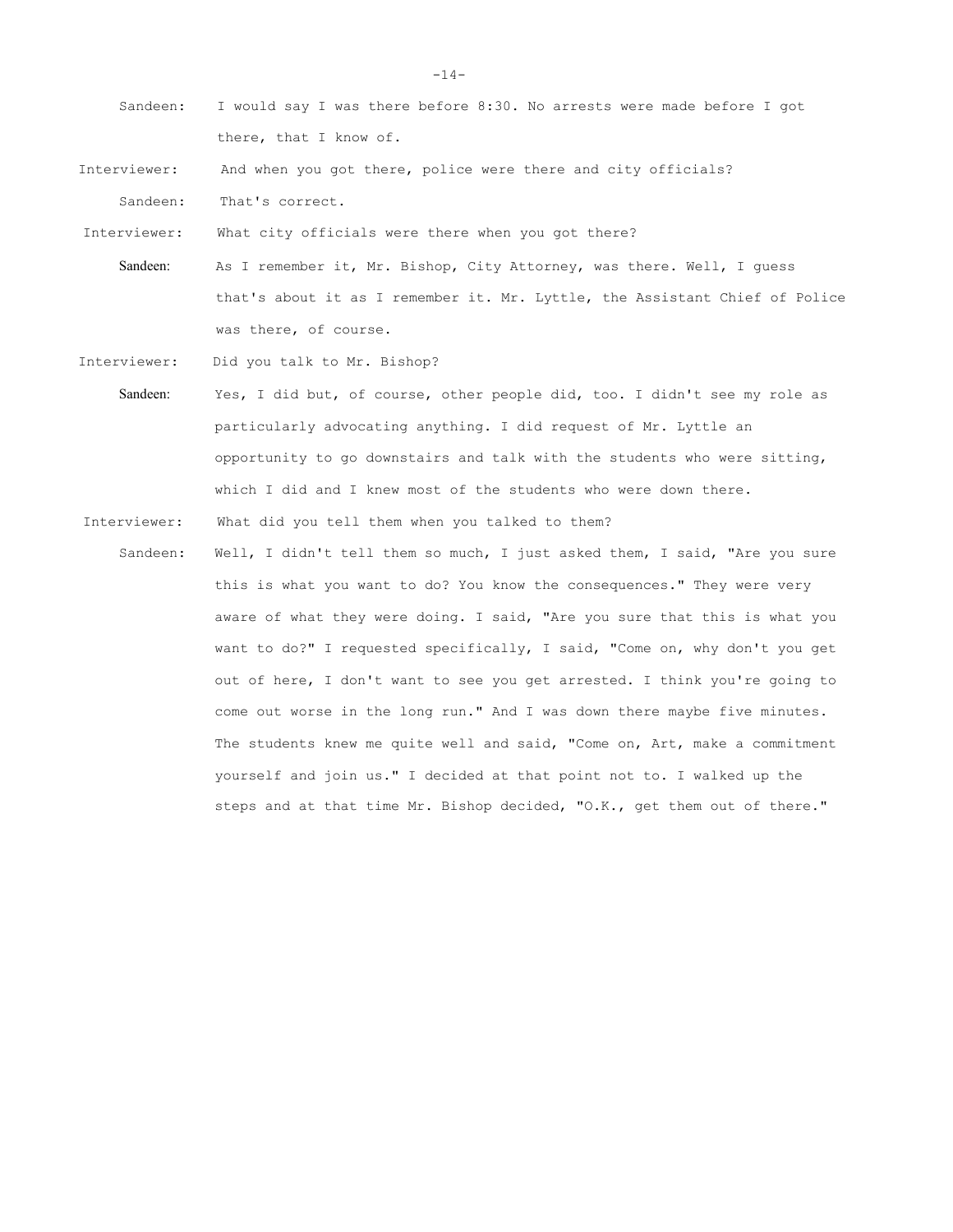Interviewer: Had you talked to Mr. Pyle at all?

- Sandeen: I had not. I knew that Mr. Pyle was there, yes, but I was very uninvolved in anything like that. I suggested that it might be dangerous to have gas thrown in that area, although I have never had any experience with gas before in my life and I am anything but an expert on that. There were, I think, ten or twelve students down in that very small well and my main worry was there were girls down there and that they had their arms interlocked and there might be panic and somebody might be badly hurt. On the other hand, if the decision was going to be made that the students should be removed from that area, it would be extremely difficult because of space reasons to carry them out. They were all interlocking arms and feet and so forth and you just couldn't have carried them out.
- Interviewer: When you said not use gas, to whom were you talking?
- Sandeen: Well, I was simply saying "isn't there a danger if we use gas of somebody being hurt" and I was talking to Mr. Lyttle, Assistant Chief of Police. So, luckily, no one was hurt to my knowledge although Jim Hannah, who had his wrist burned by one of the cannisters itself when the gas was thrown down. It was really a bad scene in my view because most of us had never experienced that before and had never seen it before and it was sort of like "boomI"--all of a sudden the realization that the "movement" as such had come to Ames and was here.
- Interviewer: Now before the gas was thrown, they had removed some students from the staircase?

-15-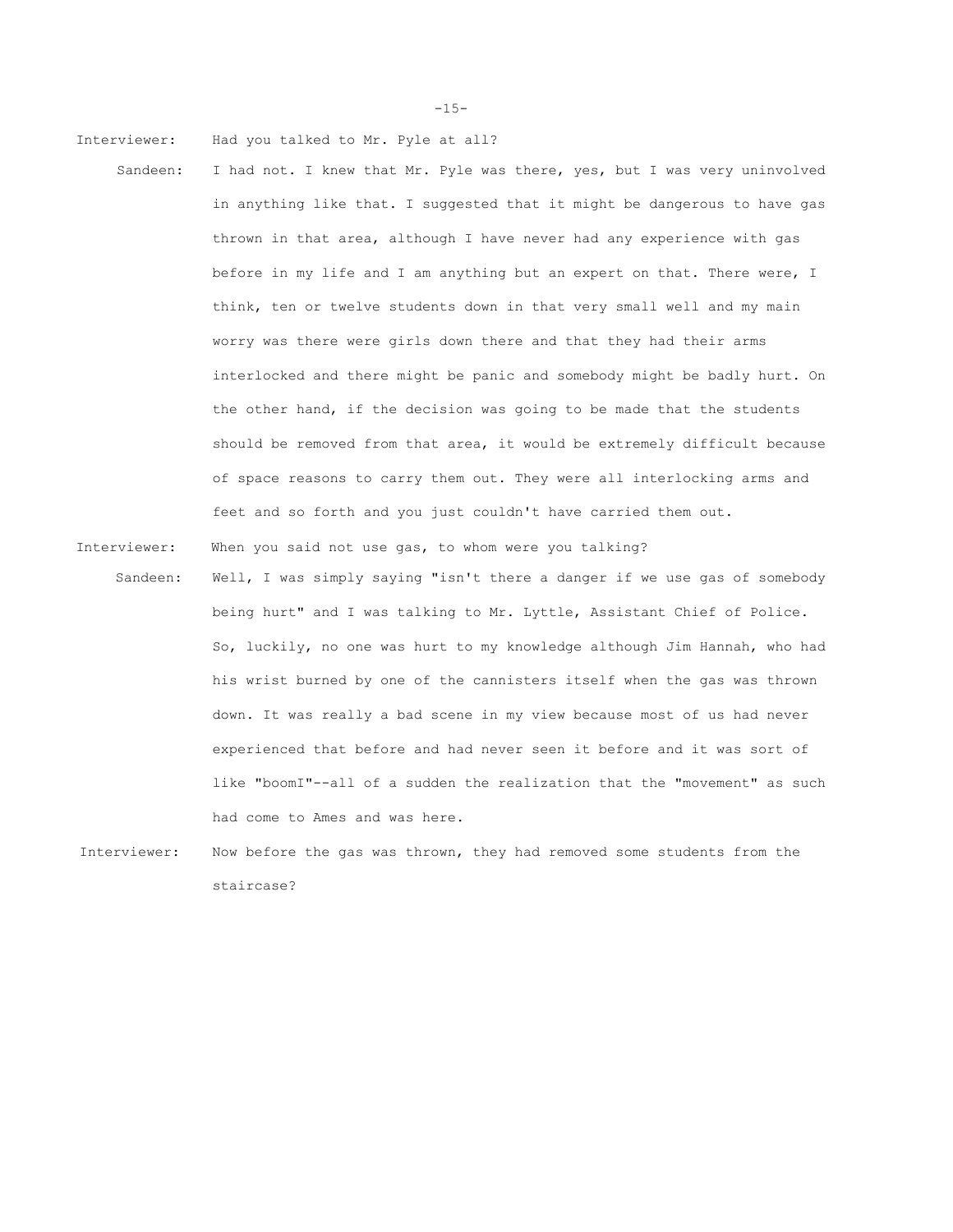Sandeen: Yes, I am not so sure if it was from the staircase, I don't remember if it was from the staircase, the bottom of the staircase or if it was from the doorway itself, although there were many things going on and I wouldn't

Interviewer: Did you see how the police were removing the students?

attest to the fact that that's very accurate.

Sandeen: Only in a couple of instances. I saw Clyde Brown removed, I re member that and he went limp and he was dragged out but as far as I could tell the treatment of Clyde was very fair. Well, as soon as the cannister was thrown downstairs, well, instantly the stu dents ran out, coughing, crying, sneezing, what have you, falling on the ground. It was a pretty bad scene and at that time the police arrested them and put them in cars. Most of the students went peacefully; however, there was some struggling on the part of three or four of the students and Jim Hannah came out and I was quite worried about Jim Hannah because he had evidently been down there quite awhile and he slumped to the ground. I thought he might have passed out or something but he turned out to be O.K. Two or three of the students fought rather vigorously, not slugging or anything, but just trying to resist being picked up by the police and placed in a car and there eventually were a couple of students I remember being maced by the police but very briefly and not in an obvious manner and didn't seem to have negative results. Bob Trembly had his arms and legs wrapped around, I think, Mr. Freiberger and Mr. Freiberger in turn had his arms and legs wrapped around Mr. Trembly.

Interviewer: This was outside of the building?

-16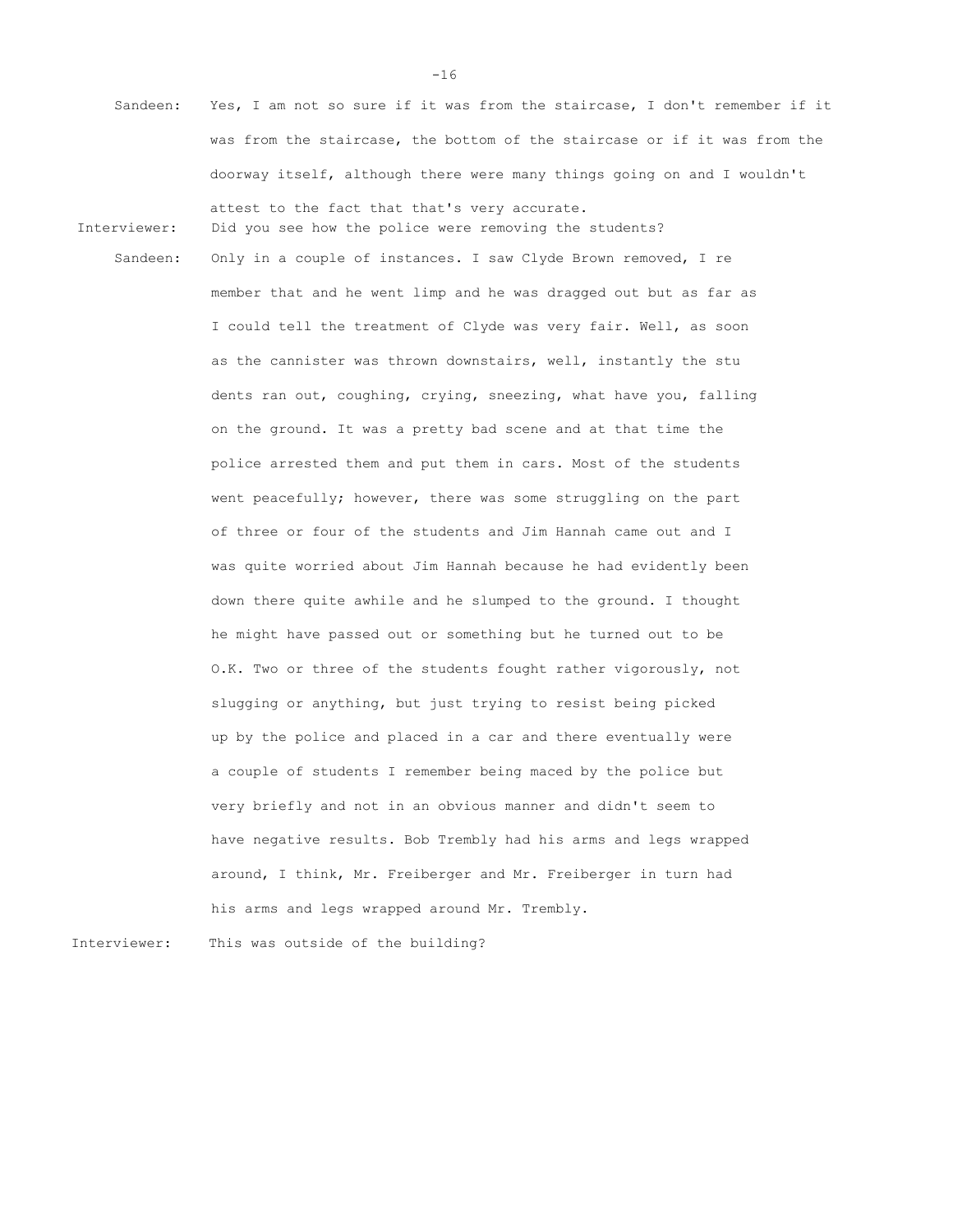- Sandeen: Yes, they were lying on the outside of the building in the parking lot area and two or three policemen were trying to unwrap, pull them apart so that they could individually put them in cars. They seemed to take three-four-five minutes and they finally achieved that.
- Interviewer: Was there some kind of reaction from Freiberger and Trembly to this? Sandeen: Oh, yes. They were struggling rather vigorously to resist the attempts to untangle them. But there was no slugging of such or anything like that I could see. It was very difficult for the police to achieve.
- Interviewer: Did you then go to the police station as the students were being transferred there?
	- Sandeen: Yes, we did. Although I was a little slow getting to the police station because I hung around the draft board talking with many of the students and other observers and so forth and then I did go down to the police station. On Thursday, May 7th, after the students were down to the police station and were put in jail, there was a rally on the steps of Curtiss Hall and fund raising efforts began for the students and they were, by most persons estimates, quite successful and more successful than anybody anticipated. Some \$3,500, I believe, or al least this potential amount of money was raised and the students were released and when they came back, almost one by one to the campus, it was almost like the "return of the victors." As one walked up to the steps of Curtiss, took the microphone and rather dramatically with more emotion than anything, just described his experiences. Many of the students looked very unkept because there had been several of

-17-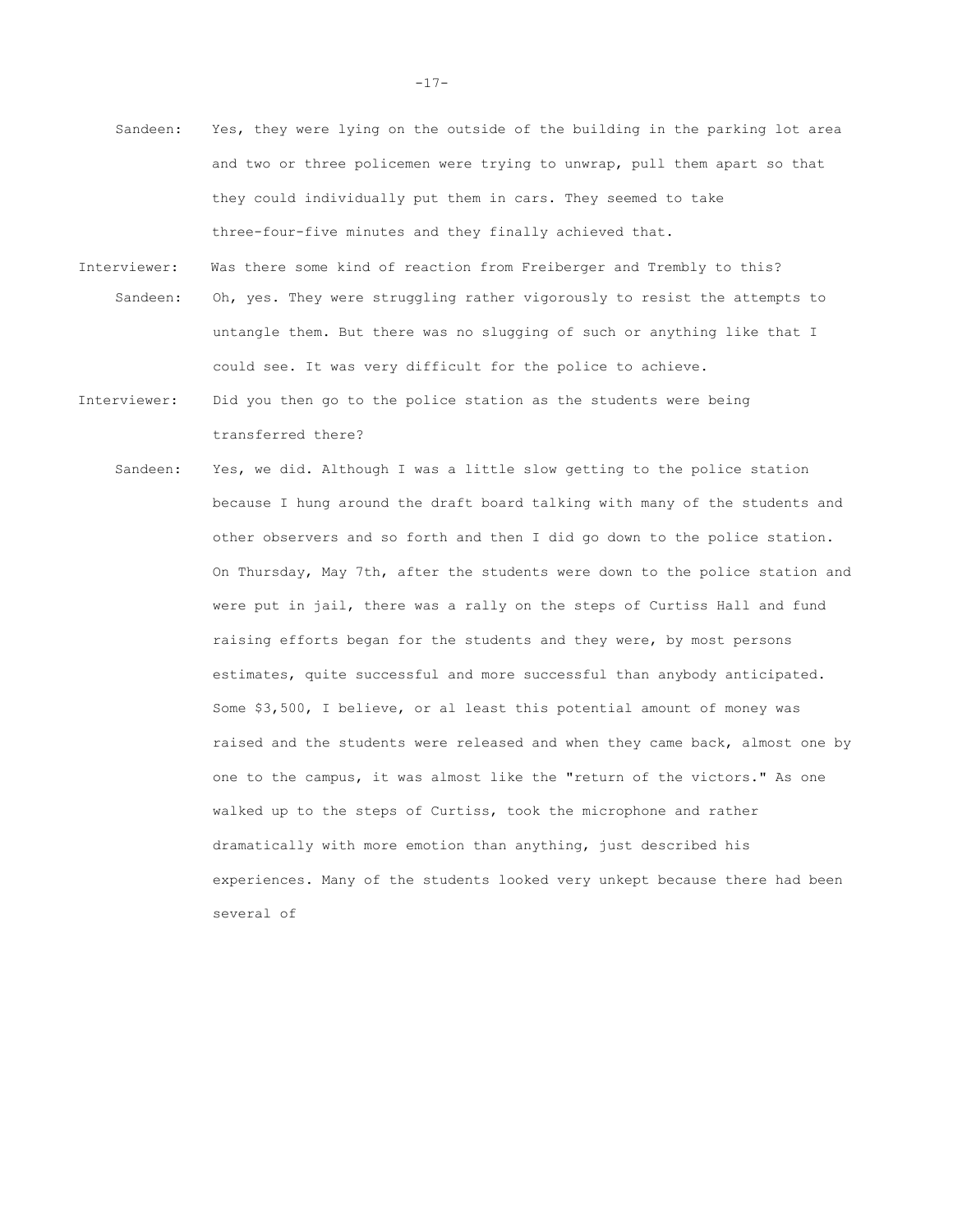them in the same jail cell. They were hot and sweaty, and they still had sore skin from the tear gas. It was a tremendous outpouring of emotion, you know, lots of song singing. In other words, they were very much "together" at that point.

Interviewer: This includes the audience, the people who had stayed? Sandeen: Yes, although up on the steps of Curtiss, where everybody was sitting together very closely, I would say that that was the group of people who was most closely identified with one another and there was lots of hugging and affection being openly displayed and genuine happiness. They felt that they had done something half decent. It should be pointed out, at least from my perception, that the persons who were arrested were not part of any overall grand scheme or well organized plan. The persons who were arrested were acting on their own individual feelings and when they were together later they did in fact learn more about each other as individuals. Some persons have claimed that they had a very well organized hard core group of people who planned to get arrested. My experience would suggest that that was not the case. Friday, May 8th, after the students discovered early in the morning that the draft board would not be opened due to the leftover gas smell, most of them returned to the campus and the day was relatively quiet, although--

Interviewer: You had been down at the draft board before it opened?

Sandeen: That's right, yes, we were down there talking with the students and it was a much different kind of atmosphere and I really couldn't speculate as to what the students might have done if the draft board would have been opened that

-18-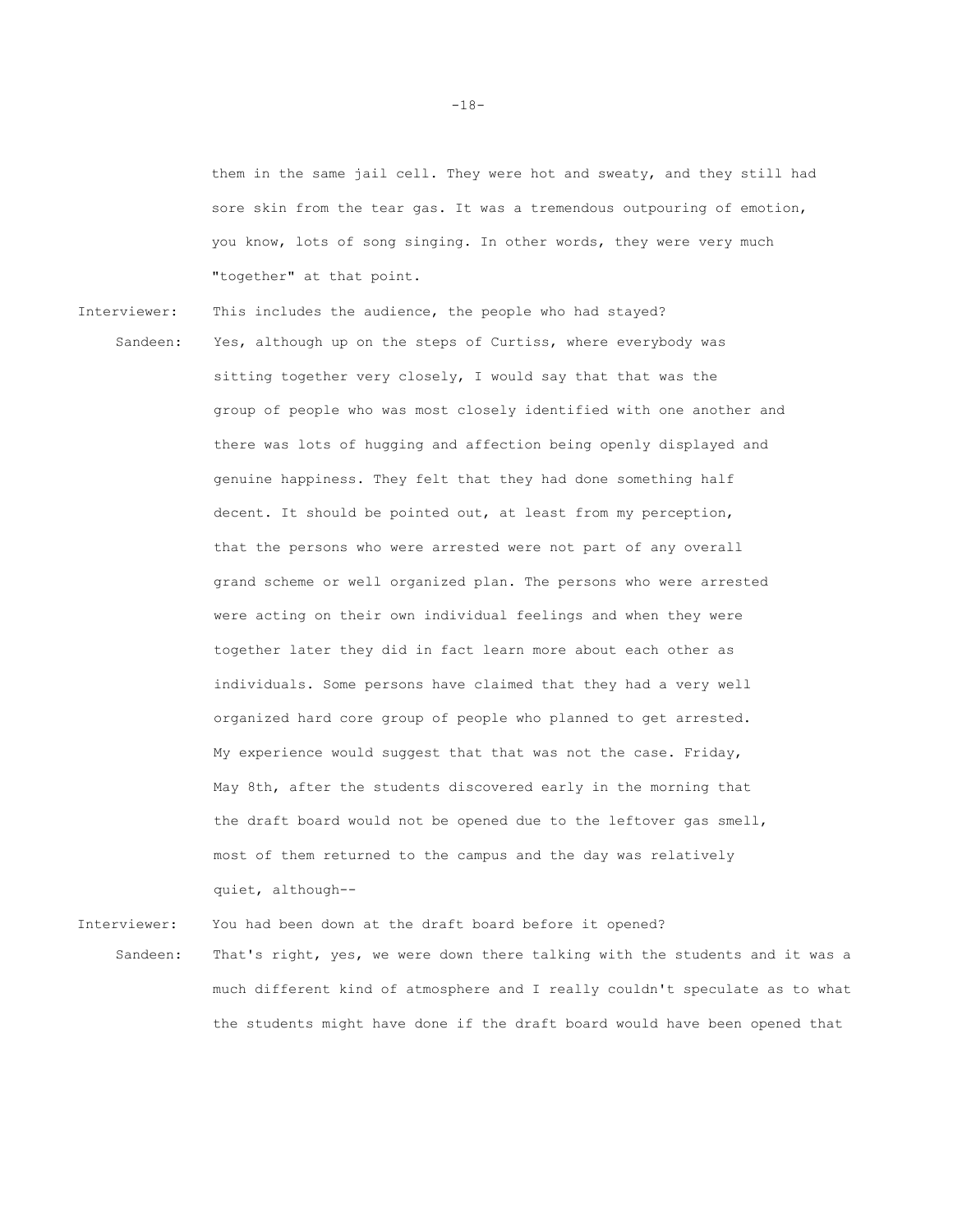real hostility at the time. The Veishea operation by that time was in full swing with all sorts of high school students on the campus. It was a beautiful day out and there was a fairly relaxed atmosphere on the campus. There were a couple of rallies held around the Campanile but they were mostly singing songs and personal discussions. Our staff spent most of our time trying to figure out what we might do to try to help make the parade on Saturday morning non-violent and non-disruptive although we had received no indications from the students who had participated in any of the demonstrations that there was going to be any trouble. But we did have staff stationed around the parade route and we were very careful about trying to talk with and work with several students both from the left and the right. I might add in terms of problems that might take place at the parade that with such a huge crowd there, we were quite concerned and, of course, as we all know, the parade came off without incident. I think it was quite successful and then there was the rally afterwards at which President Parks spoke briefly.

Interviewer: Where were you during the parade itself?

Sandeen: Myself, I was right in front of the Union building near the TV cameras. It was my feeling that if there was going to be some kind of disruption of the parade, that it was most likely to be in front of the TV cameras and we had a few staff there but we had staff at other places around the route as well. On the other hand, we knew realistically, that if fifteen hundred or so wanted to stop a parade they could very easily do it and we didn't have sufficient police powers to go in and "bat heads." I suspect that

-19-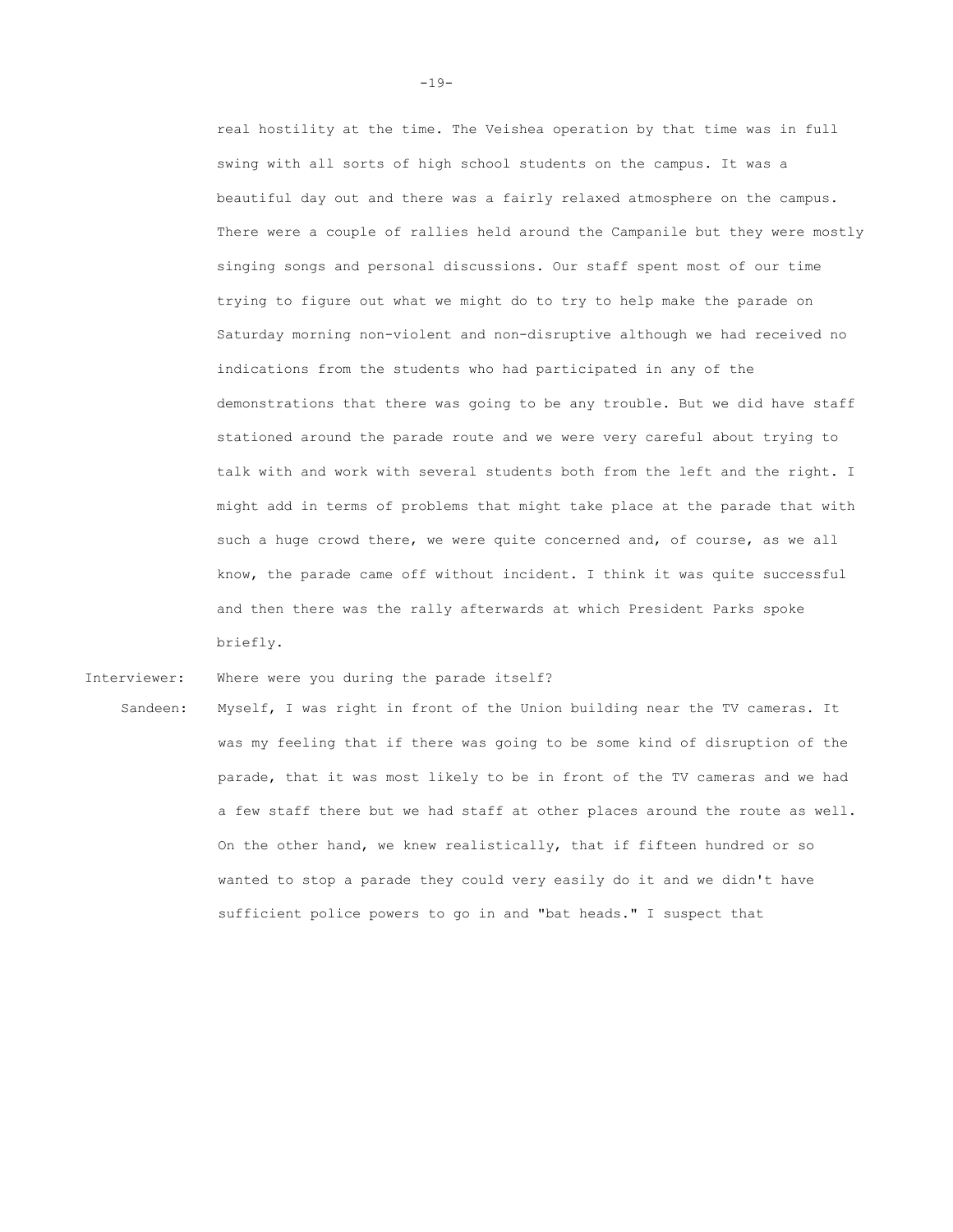if fifteen hundred people or so would have wanted to stop the parade that's what would have happened. They would have stopped the parade and eventually it would have been cancelled if they wouldn't have left because we decided it would be a mistake to invite in a large number of police at a parade that is primarily for the public, especially children. It just doesn't work.

- Interviewer: Did you get any feeling from the crowd when the Prairie Primer went by and later when the March of Concern finished up the parade?
	- Sandeen: Well, with the first group that went by I think there was some hostility on the faces, or the expressions of the faces of the crowd, there were some motorcycles with some persons riding on the motorcycles that sort of fit the stereo-type description of some of the people that the public is scared of, I think, but there was no problem. The March of Concern which concluded the parade I think was viewed rather positively by most of the crowd. It was a huge group by the time I saw it anyway.
- Interviewer: Were there any comments provided that there were faculty members and even mothers marching?
	- Sandeen: Not that I heard, no. On Sunday, May 10th, a graduate student by the name of Ralph Gross, on his own, called several of the GSB senators and requested that they have a meeting. The meeting was called for 2:00 o'clock in the afternoon or, no, for 3:00 o'clock in the afternoon in the Memorial Union. After about half an hour of very open-ended discussion, there were only perhaps thirty people there and only sixteen or seventeen GSB senators, there was great confusion. The President of GSB was not there and Vice-President, who was still rather new to the position, was

 $-20-$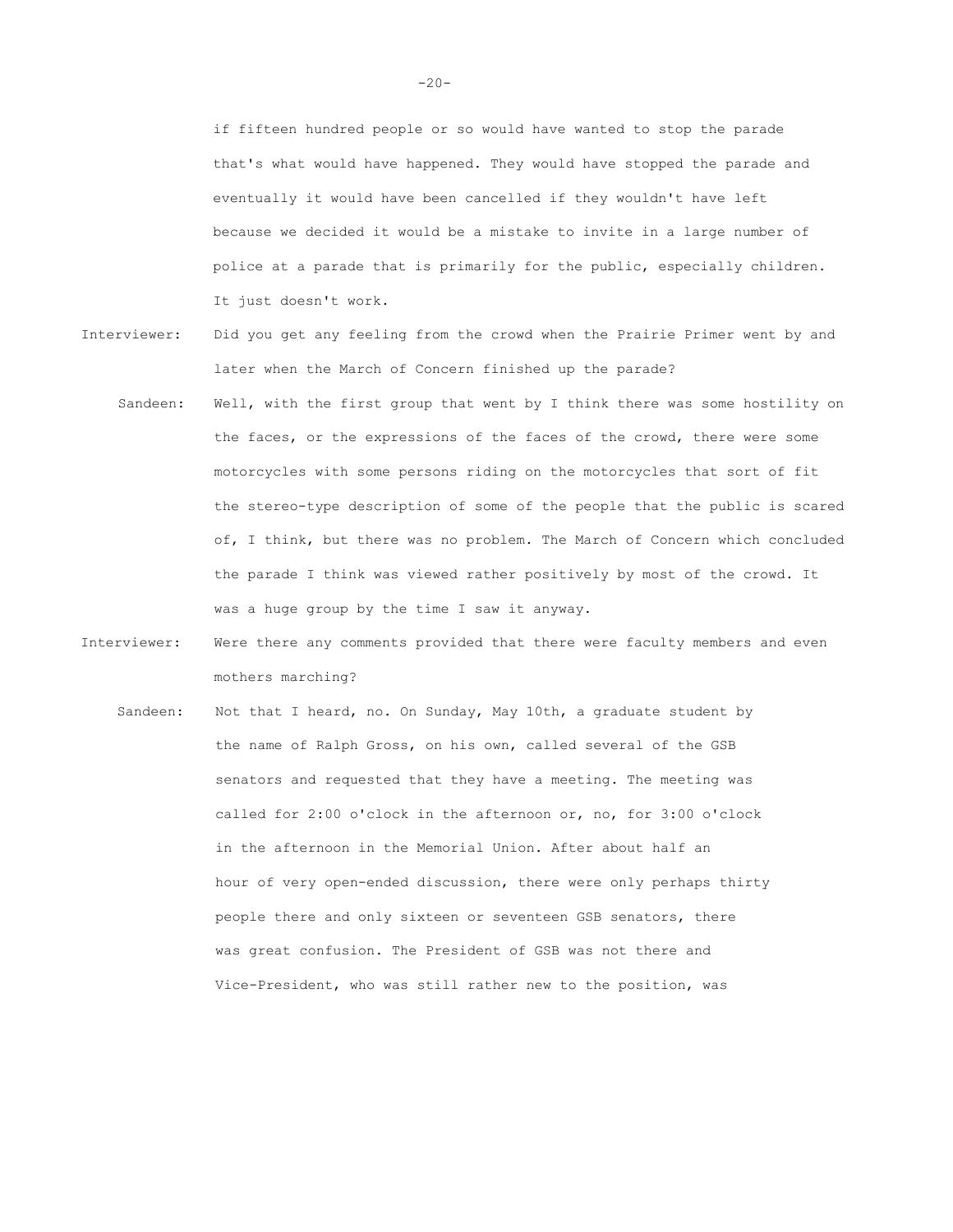too uncertain as to whether he should even proceed with any kind of a meeting and they had to go look up in the Constitution to actually see if they could get a meeting called legally. They found out that a certain number of senators had to request the meeting so Ralph Gross got together that number of senators. They formally requested a meeting and they discovered that they didn't have a quorum. After waiting about ten minutes they found one more senator and they had seventeen, which is the minimum for a quorum, there being twenty-six or twenty-seven total senators. They discussed the matter at some length and then decided by a 17 to 0 vote to pass the resolution. I think it is interesting to note, as I am the advisor to GSB and some of the senators confided in me afterwards, that they felt that they were somewhat "coerced" into that proposal. I was surprised at that expression of theirs. They felt somewhat coerced by what they called the activist crowd, which was there, but it was a very calm meeting and again there were probably no more than thirty people in the entire room. It was in the Pioneer Room.

- Interviewer: Did they fear perhaps that they would meet with opposition if they openly opposed?
	- Sandeen: I think that was it. Yes. Although there's no question that the majority of the Senate, those persons at the Senate meeting at least were in favor of the proposal.

Interviewer: Were there any expressions of opposition to the proposal?

Sandeen: Yes, there were. There was considerable discussion but I felt that the Senate didn't do a very good job at that meeting of considering several alternatives. They didn't call the meeting

-21-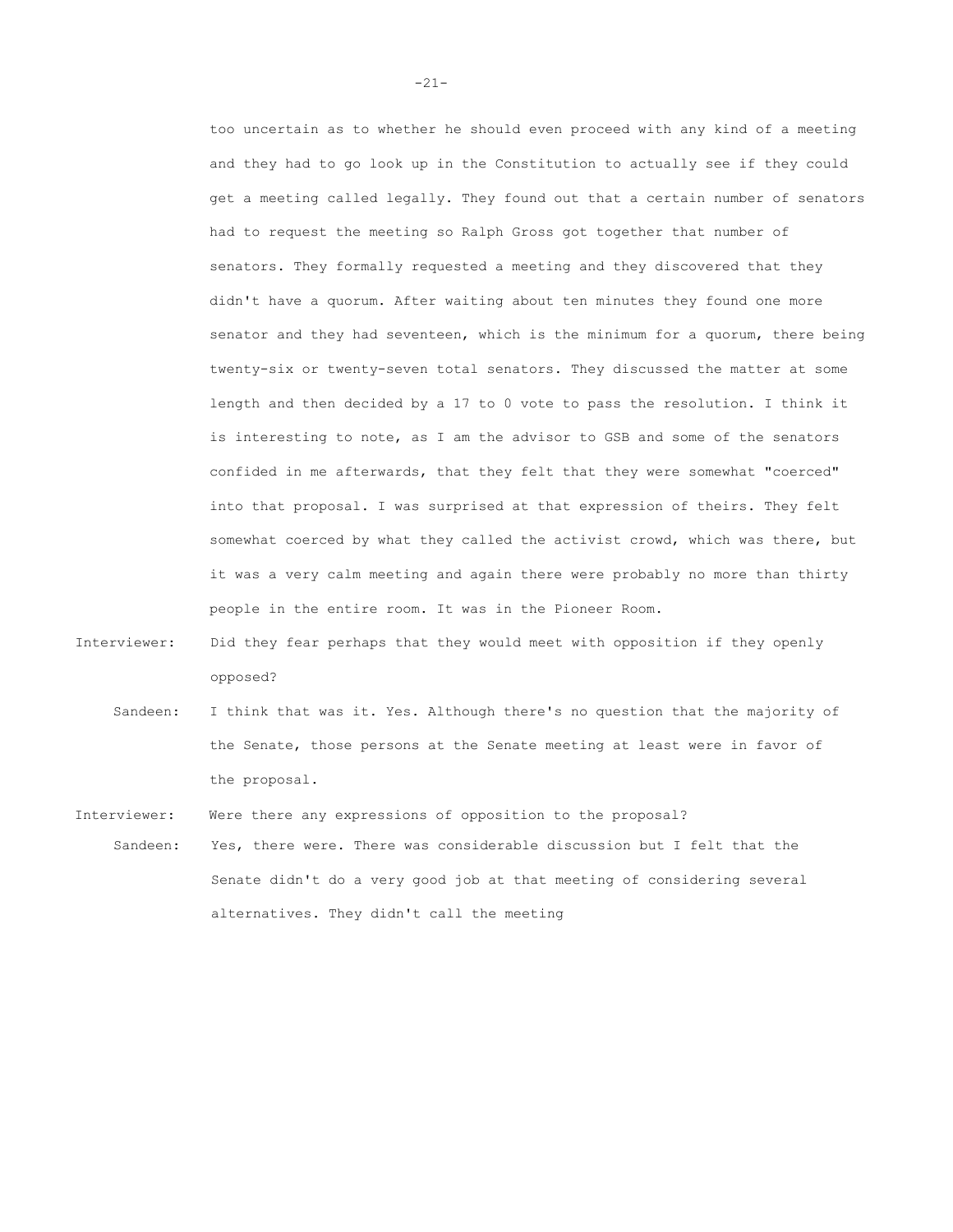themselves; in other words, they weren't providing the real leadership. In many ways I think they were being used, not necessarily in a negative sense at all. It was a nice warm Sunday afternoon, several of the students came to the meeting barefooted, which is very much against the typical Senate tradition, and it was a very casual kind of thing. They were much affected by what had just happened at Iowa City. There was some jumping on the band wagon affect there that didn't quite understand how they should proceed from that point onward. It was a very awkward meeting in many respects but the meeting that night in the Council Chambers of the Union, where Dr. Christensen was there and he and Jerry Schnoor, the GSB President, chaired the meeting was packed. A very interesting meeting for a couple of hours where there was just general discussions about the whole matter.

Interviewer: This included then the Faculty Council members, GSB members, plus interested faculty and students?

Sandeen: That's right.

- Interviewer: Was most of the discussion dealing with proposals or to knowledge including the area of concern?
	- Sandeen: Primarily the proposal, how the faculty might respond or how the faculty might make arrangements with the students. The Faculty Council President, Roger Lawrence, was present along with other key members of the faculty and he responded, I thought, very well, by saying that he thought it would be quite important to call me and the faculty council as soon as feasible and if we all know, that was done the next day at noon.

Interviewer: The proposal, what kind of changes did they generally indicate they

-22-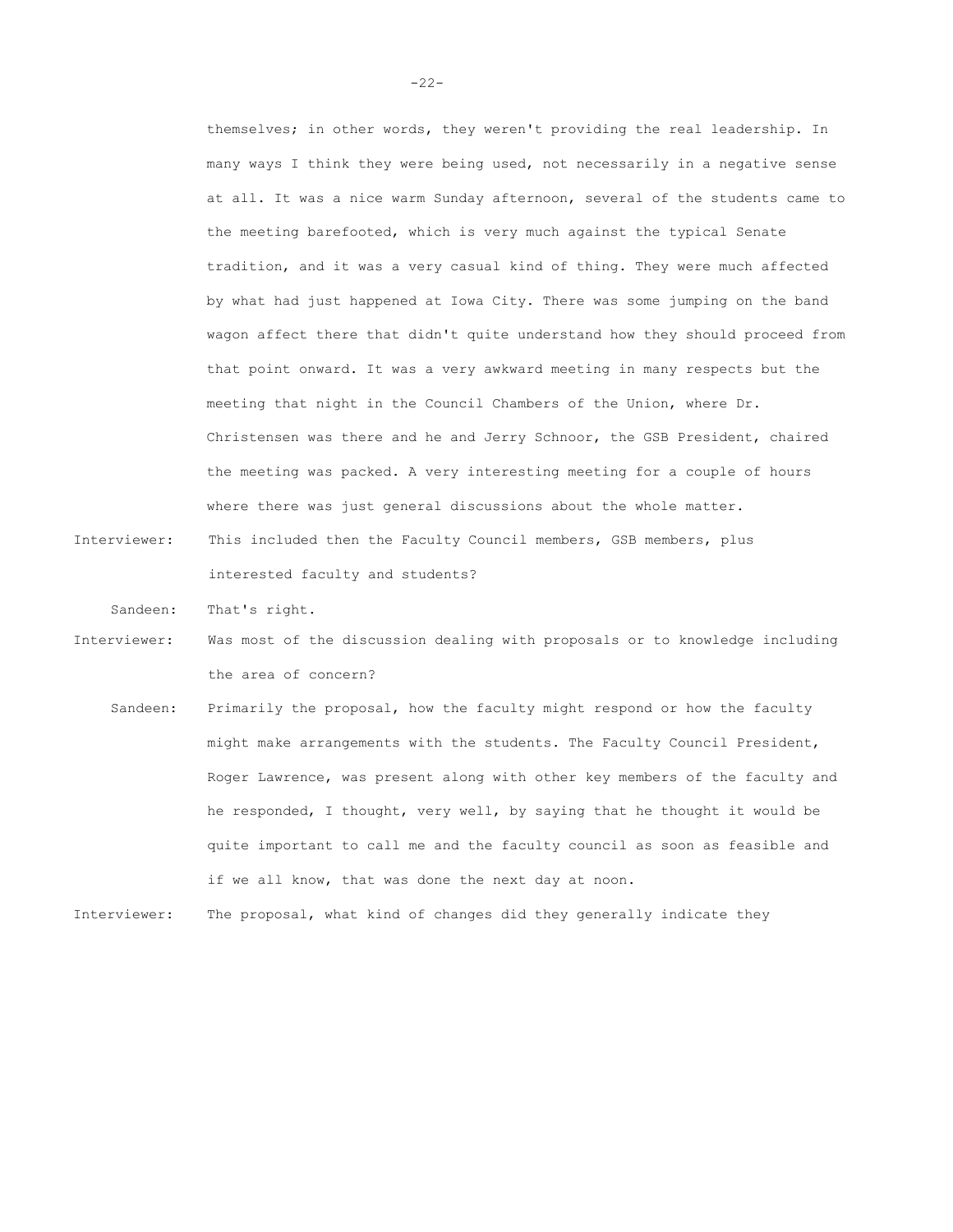wanted?

Sandeen: The students?

Interviewer: Well, anyone. Was it accepted as GSB had proposed it?

Sandeen: There was a great range of expression of points of view expressed both from students and the faculty all the way from accepting flatly the GSB proposal, to rejecting it completely, to several points in-between there. I think it was on behalf of students and faculty. Some student stood up and said, "I think it's a cop-out, you know, if we have a problem, we can't just run out from it and say, you know, give us credit anyway." Others said, "Look, if we're going to be really a relevant University we have to be able to adjust and here's a good way. Now give us an option and show us that you trust us." They put it in that context. At the Faculty Council meeting on Monday, May 11th, at noon in the Pioneer Room, there was a very large crowd and people were standing out in the hall and, of course, the students were very anxious to see what the faculty response was going to be. The Executive Committee of the Faculty Council had provided a rather lengthy statement which Roger Lawrence read. And, of course, as we all know, was passed unanimously by the Faculty Council. I thought the wording of the document was outstanding and I thought the faculty did an excellent job. Quite frankly what I was surprised with since the document didn't make any change in our normal working procedure, I was quite surprised that the students accepted the situation as well as they did. When he finished reading it, I fully expected to hear very negative hoots and hollers and whistles from the stu dents saying, "No, that's not good enough, you really aren't

-23-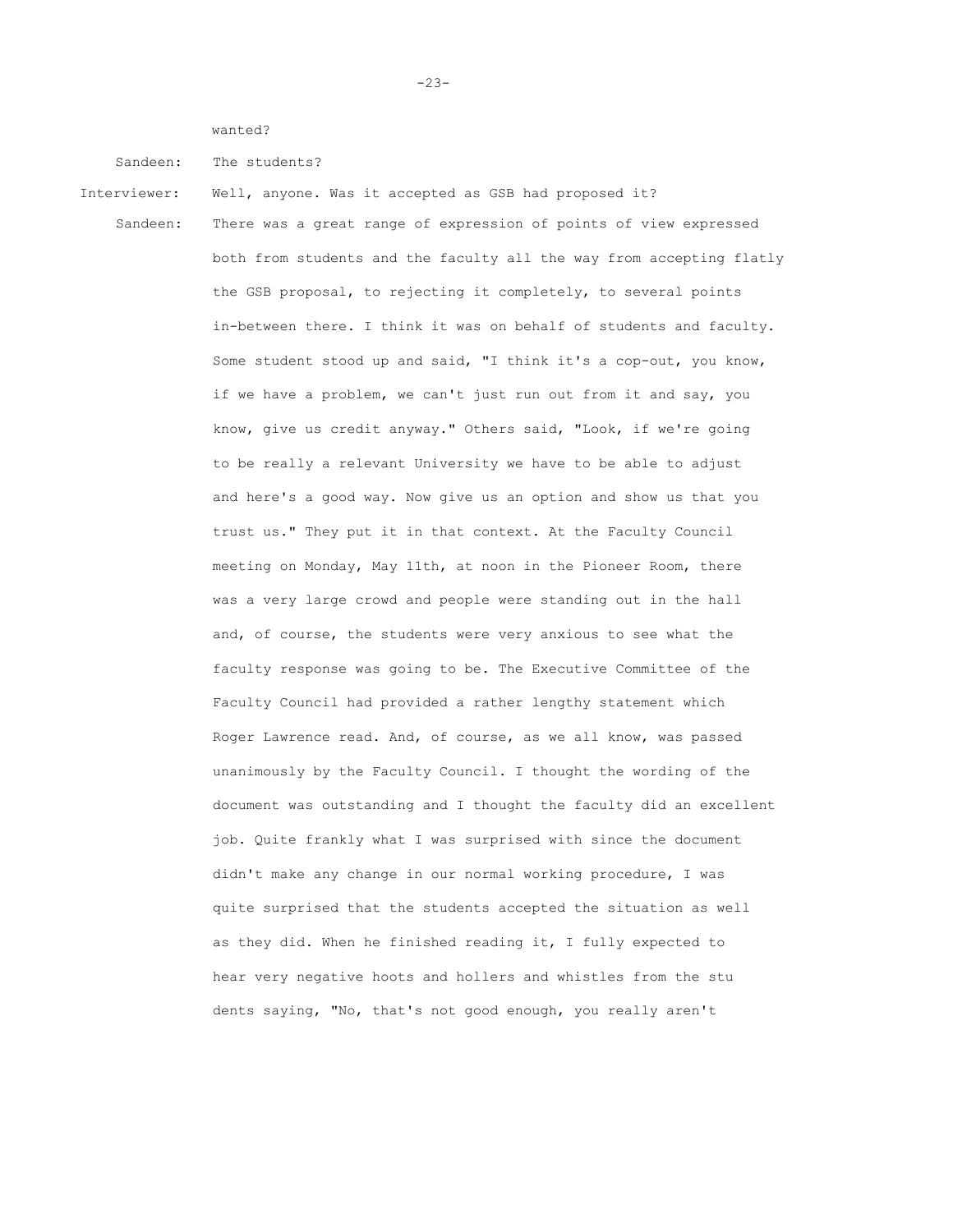trusting us, you're leaving everything up to the instructor and not giving enough to the students." There were several students with whom I talked who were keenly disappointed but the majority of students, I think, felt that it was a rational and fair kind of response to make and luckily the students and the faculty for the most part were able to work together to meet everybody's goals. But that was the situation where I felt, I was sort of out of touch, I guess, because I was expecting a different response. I had, of course, checked with the draft board officials and city officials well in advance to see what kind of activities, if any, in the next couple of weeks were being planned. And I learned several days ahead of time that at 6:00 a.m., on Tuesday, May 12th, that a bus was going to go to take persons to Des Moines for physical exams.

Interviewer: How often does the bus go down, do you remember?

Sandeen: I really don't know. I don't have any idea.

- Interviewer: There was no indication from the draft board officials that they would postpone this?
	- Sandeen: Not to my knowledge, no. The students who demonstrated against the bus did indicate that they would be there. I simply had talked with them and I fully expected them to be there but I didn't expect to see as many of them there at that time because the bus left promptly at 6:00. And some of the activist crowd by their own admission are not prone to get up very early in the morning. I was down there at 5:45 a.m. and at that time there were probably thirty-five people.
- Interviewer: There were police there?

 $-24-$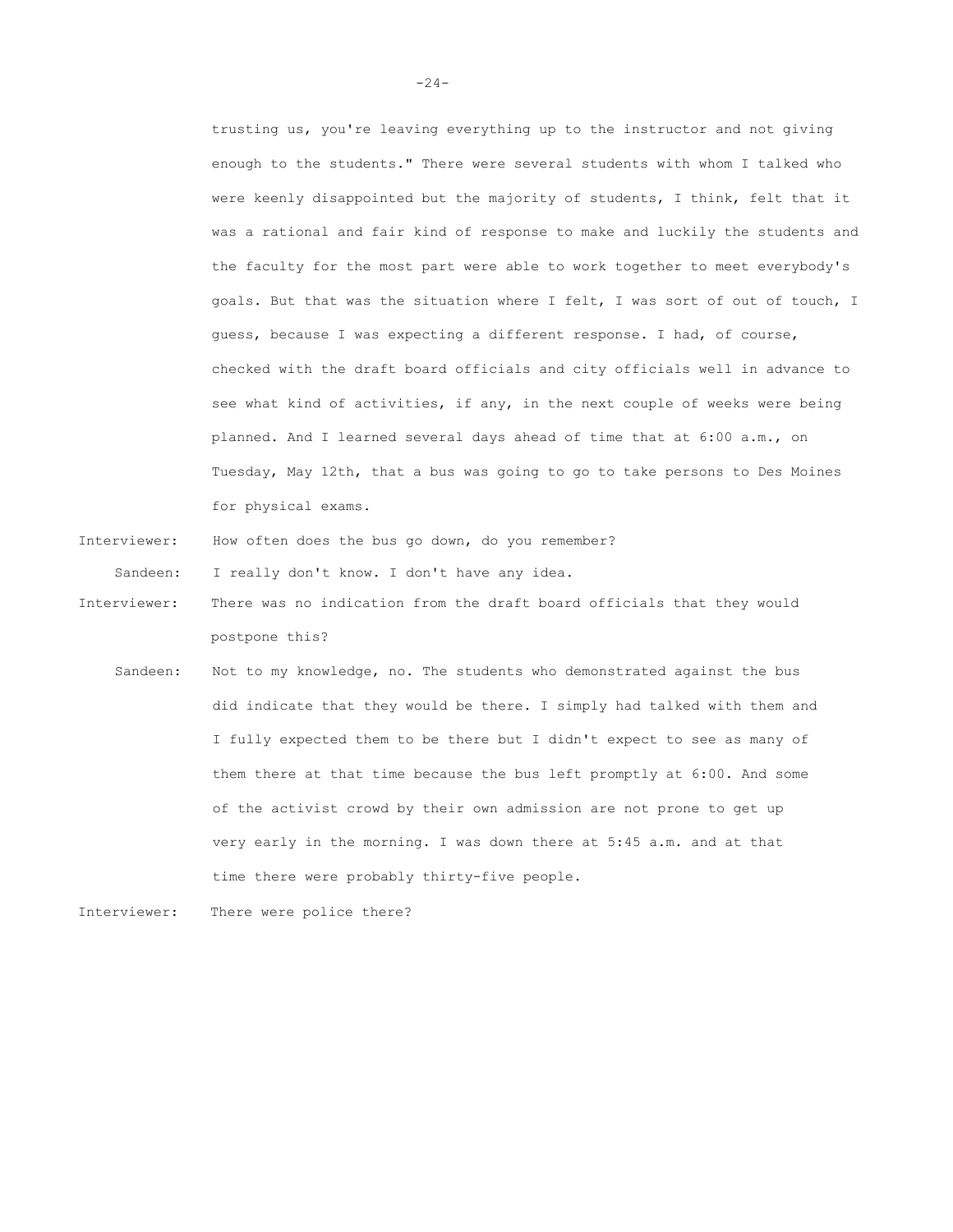- Sandeen: There were police there at that time and the City Attorney was there as well as I know of and I suspect there were other persons but I didn't pay that much attention. It was almost dark out at that time. Again there didn't seem to be a terribly organized planned group activity. As it became evident that the bus was getting ready to pull out and away-- Interviewer: Did you notice any activity before the bus left? That is, were there students trying to talk to the draftees?
	- Sandeen: A little bit, but mostly the draftees just walked into the bus and sat down and the protesters were not allowed in the bus and some of the draftees, of course, or persons going to their physicals, were students who were known by some of the protesters and so forth. There was a pretty good relationship going on but I wasn't able to predict at that time what was going to happen. Even two or three minutes before, several persons just stood in front of the bus and then sat down in front of the bus.
- Interviewer: As it was attempting to go forward?
	- Sandeen: Yes, as it was attempting to go forward. Then, very mildly, some police officers moved in and tried to escort the person standing in front of them, in front of the bus, to leave.
- Interviewer: Were they making arrests at this point?
	- Sandeen: No, not to my knowledge. They weren't and a few of them were pushed out of the way, some were just escorted out of the way, but most of the persons after being moved out of the way just went back and stood in front of the bus or laid in front of the bus. I don't remember anybody lying down, but sitting down there and then it became evident that several persons were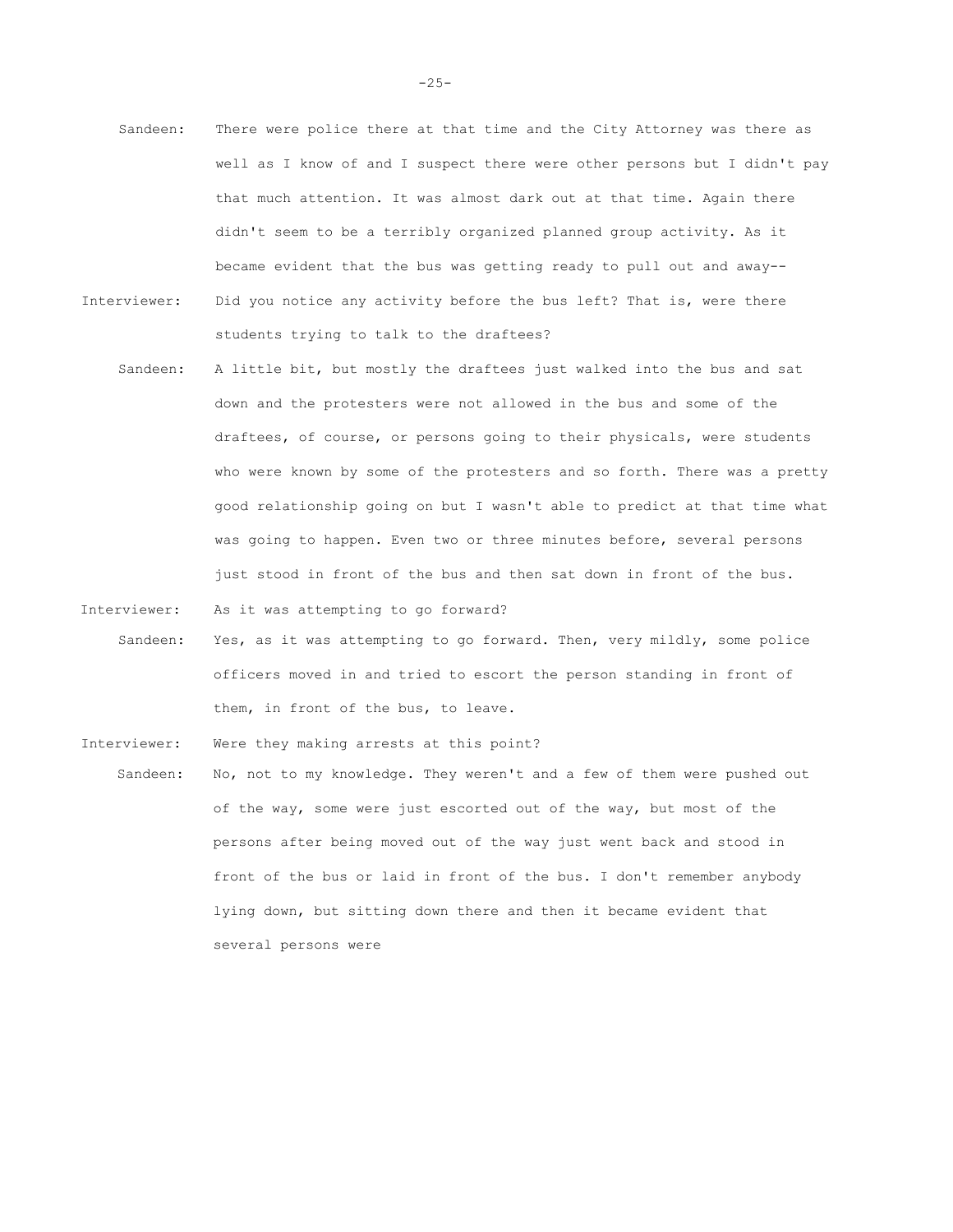going to try and stop the bus. It just "sort of happened." They got first in front of the bus and then, I believe, some arrests were made at that time and people started running around and then the bus tried to back up, so several persons went and sat in the back, behind the bus. It got pretty tense. As a matter of fact, I was quite surprised and really disillusioned at that point, may be it was the hour of the day but some of the protesters got, in my opinion, downright violent. I saw two or three protesters kick policemen and hit them on the head.

- Interviewer: Now, was this in response to what the policemen were doing as far as you can determine or was it just for doing it?
	- Sandeen: I think the former. I think they were responding to the policemen trying to pull them out of the way. I didn't see just any random "slugging of cops" and I would like to emphasize, that they were isolated, well, it certainly didn't represent everybody by any means.
- Interviewer: Would you say there was more of this kind of activity this time than before?
	- Sandeen: Yes, it was an entirely different situation. That's why I was sort of disillusioned. I had expected, after listening to the students over the last four or five days, that if there was going to be any protesting activities that it might result in arrest and that they would go peacefully and they would either go limp or they would simply walk up to the car. Now, some of the persons that were arrested did do that but others struggled rather vehe mently and in a couple of instances there were two or three persons that I saw personally that I was quite surprised that they were not

 $-26-$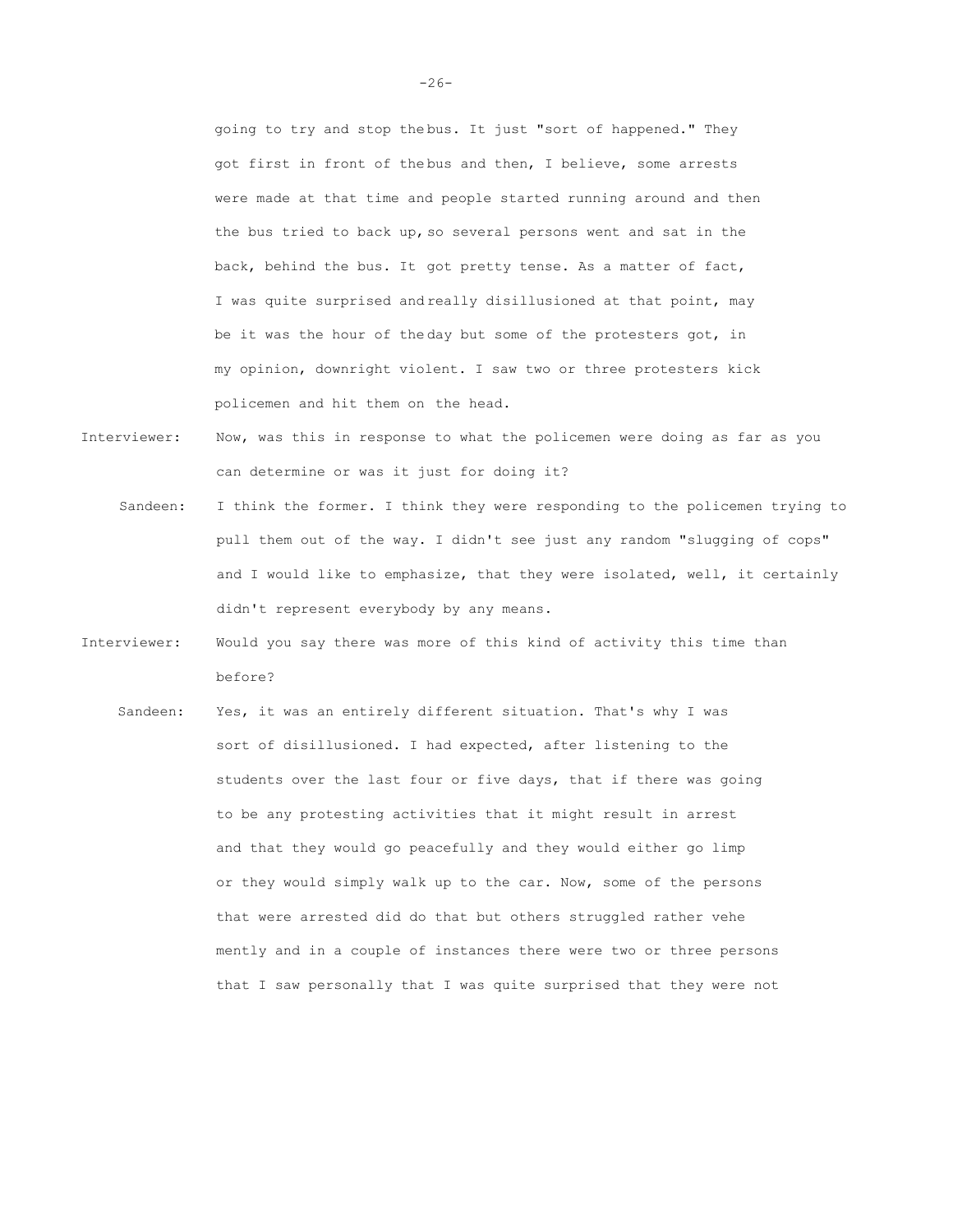charged with assault on a police officer if there is such a charge or because they got very, very rough and I was quite disappointed with two or three, four individuals.

- Interviewer: Comparing those that you had been accustomed to speaking with before this incident and those you actually saw down there, were there many that you were familiar with?
	- Sandeen: I am glad you brought that up because I remarked to several persons and there were only two or three other staff members there with me that morning. We asked each other, "Do you know most of these students or these persons?" and we were alarmed, we did not. Most of the persons arrested did turn out to be people associated with the University but some of them appeared to be "recruits" or per sons who had not been, at least, visible participants before. And I thought, I was a little disturbed, because I thought, "Gee, I should know these people. What's wrong with me?" I wasn't staying in touch, I guess. After the Sunday, May 17th, peace rally march in Des Moines which was fairly well attended but was nothing new, it was either on a Sunday or Monday as I recall that the two students were shot and killed in the dormitory at Jackson State College, in Mississippi. Many of us were very perplexed as to what kind of reaction this might cause on our own campus. One certainly cannot ignore the racial overtones on this. The fact that at least initially students here and students around the country did not respond in the same manner that they did to Kent State I think might at least in part be interpreted as having racial overtones, you know, like, "Oh, well they were black stu dents and that was a Southern or black school." I think there's

-27-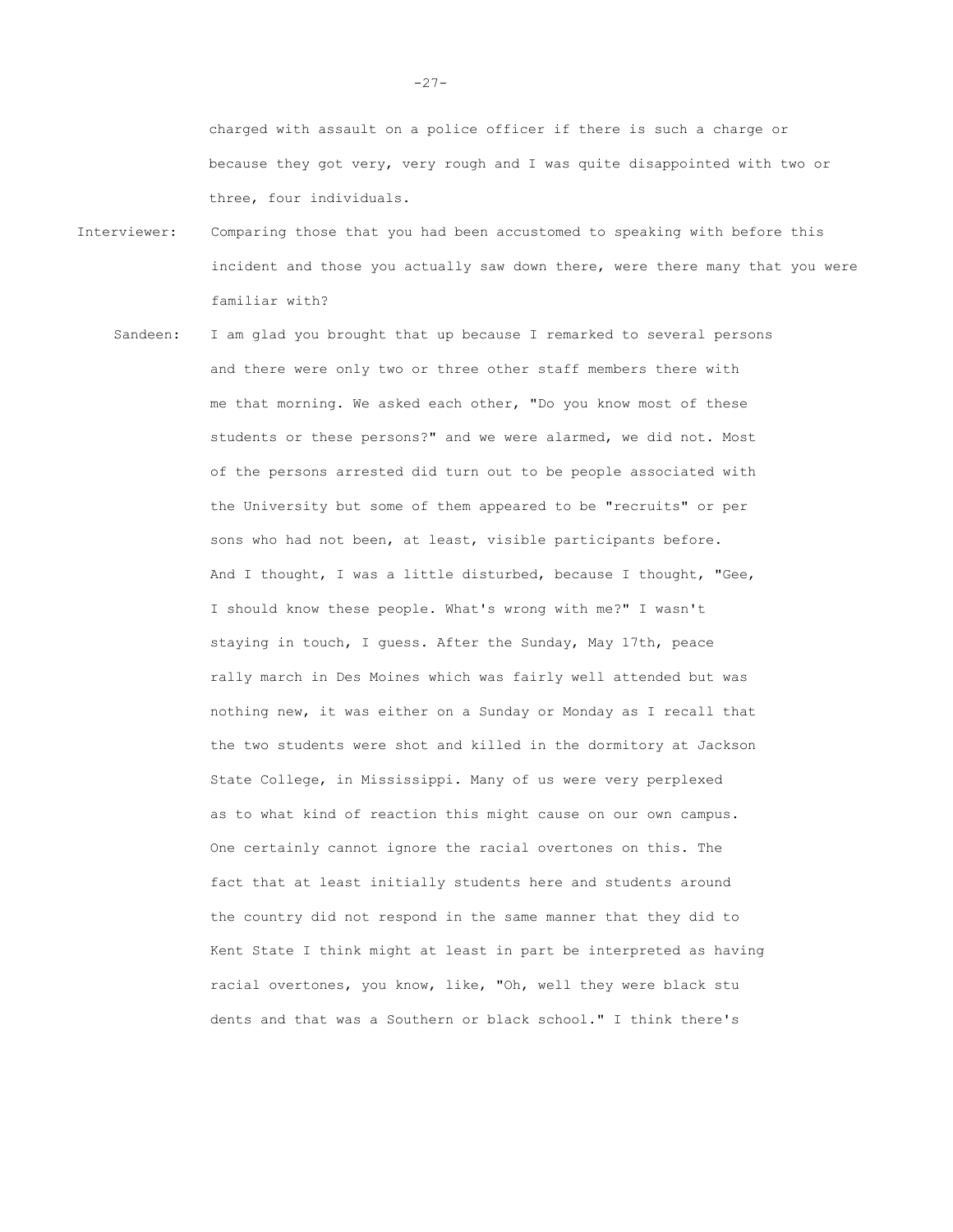some of that, and I suspect there was a little bit of this involved. The students were dead tired and I am afraid to say that some of us grew a little calloused over a period of weeks, or whatever amount of time there was there between the Kent State killings, almost two weeks, I guess, and the Jackson State shooting. Maybe we weren't so surprised and horrified at it as so many of the people were at the Kent State shooting. Our own black students, of course, made the response of having, or calling a rally and a march and I thought they handled the situation very, very well.

Interviewer: Did they contact you in any way?

Sandeen: No, they didn't contact me although I talked with several black students myself. And Bill Bell, I am sure, can provide much better information on that than I can. The blacks, I think, made the expected response at the time, saying that they were skeptical, you know, "Whitey, do you really care about that?" The rally then held in their memory was on Wednesday, May 20th, on the steps of Curtiss and the march started on by the Black Cultural Center on Welch Avenue. Quite frankly to my surprise but, of course, to my considerable pleasure there were lots and lots of white stu dents who joined the probably fifty black students, maybe that's a low figure, I don't know, seventy-five maybe, I suspect my estimate would be three hundred to four hundred persons at that rally. I am not a good estimator. I didn't know what to expect from that whole experience.

Interviewer: Did you attend that rally at Curtiss? Sandeen: Oh, sure. Interviewer: How would you characterize the speeches that were given?

-28-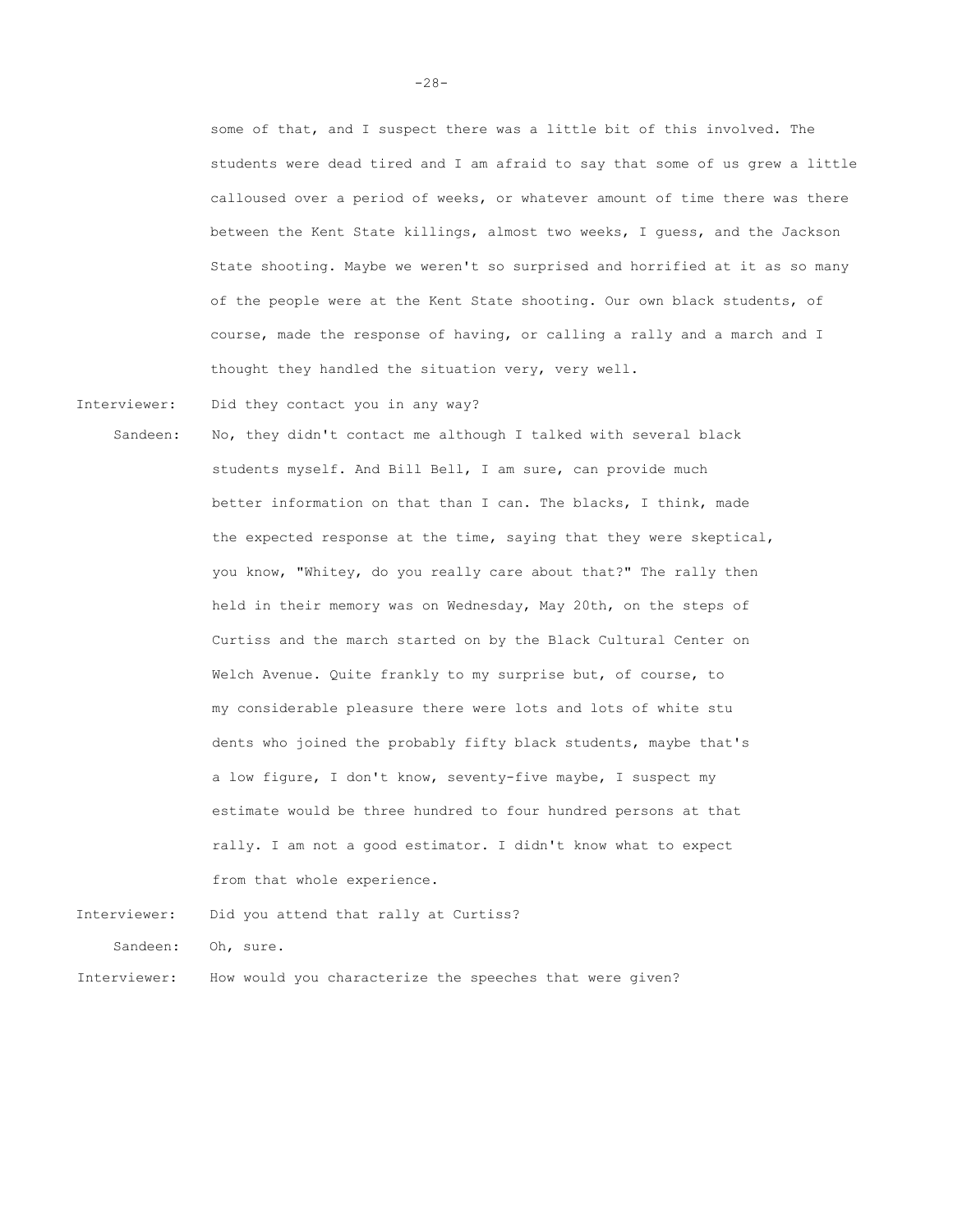- Sandeen: Well, there was a great variety of speeches given. First of all, the Black Student Organization and Roy Snell, as their President, really chaired the session and I thought the poetry readings were well done. I think that they were appropriate. Liz Scott, I thought, read a very effective prayer. Roy Snell read a several page statement that he had evidently written. It was so lengthy and, I think, quite complex to the extent that I am not so sure the message got across quite as strongly as he might have liked to have it come across. I was quite disappointed with two or three of the other persons who spoke, not because they were white, but because I thought they were irrational. Their statements were very short. I think that they were unleashing their own emotions or meeting their own personal needs more than they were trying to comment with the crowd.
- Interviewer: Did they attempt to do anything after the speeches or did they come to an end?
	- Sandeen: Not that I know of. The flag had been lowered to half mast. I think right at 12:00 and then after 1:00, maybe it was 1:30, I don't recall, everybody just broke up. It was a rather solemn atmosphere at that time. On looking back at that terrible month of May, it's another example of the fact that outside events really determine the kinds of things that happen on our own campus today. The cliché that "society sets our agenda" on our campus is a reality, I think, and nothing could be more plain than the Cambodia decision on the part of the President. I was very much involved, of course, in any decision and all decisions that were made in terms of not calling the police or in using a heavier hand at various times, or you know, even down to the details of

-29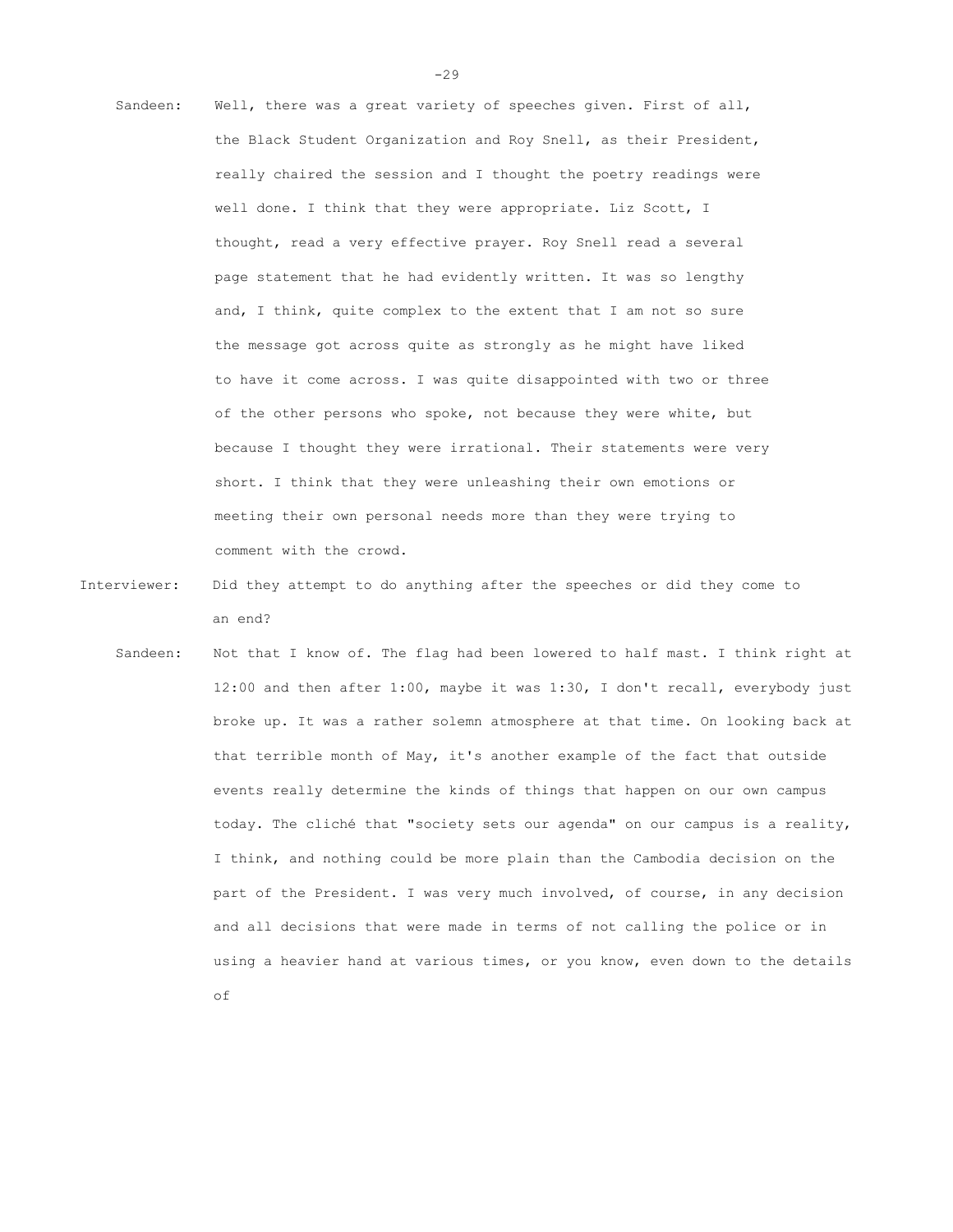providing microphones to students for rallies to larger decisions and working with the police. So, I have a biased viewpoint, there's no doubt about that concerning whether the University as such handled the situation correctly. I think it would be more accurate to say that we really didn't "handle anything." The students exerted very effective social control themselves within the several groups, "groups" meaning conglomerations of persons, I think, as opposed to formal organization.

Interviewer: What do you mean by social control?

Sandeen: By social control just informal comments, unspoken feelings, that non-violence was the credo, that at Iowa State, anyway, we were not going, at least as groups, to burn down buildings, were not going to attack this University necessarily. When in very iso lated situations, if students or a person, a non-student, might stand up and say, "Violence, let's go, let's burn something down or let's take a building", he was not treated rudely necessarily, but he didn't find a response of a receptive audience. I thought the marshalls that the students themselves provided (that wasn't any University gimmick that we came up with) the students, especially, people like Dave Schwickerath, Dave Henry, Tom Fortson, some of those people just did this on their own. They got twenty-five students to wear white armbands and they didn't perform any miracles. They didn't tell students what to do, I don't think students would have listened anyway, you know, if they would have told them but their presence there throughout the thing was important. My feelings, again I am a little biased, my feelings are that we came out of that month of May in remarkably positive fashion as

-30-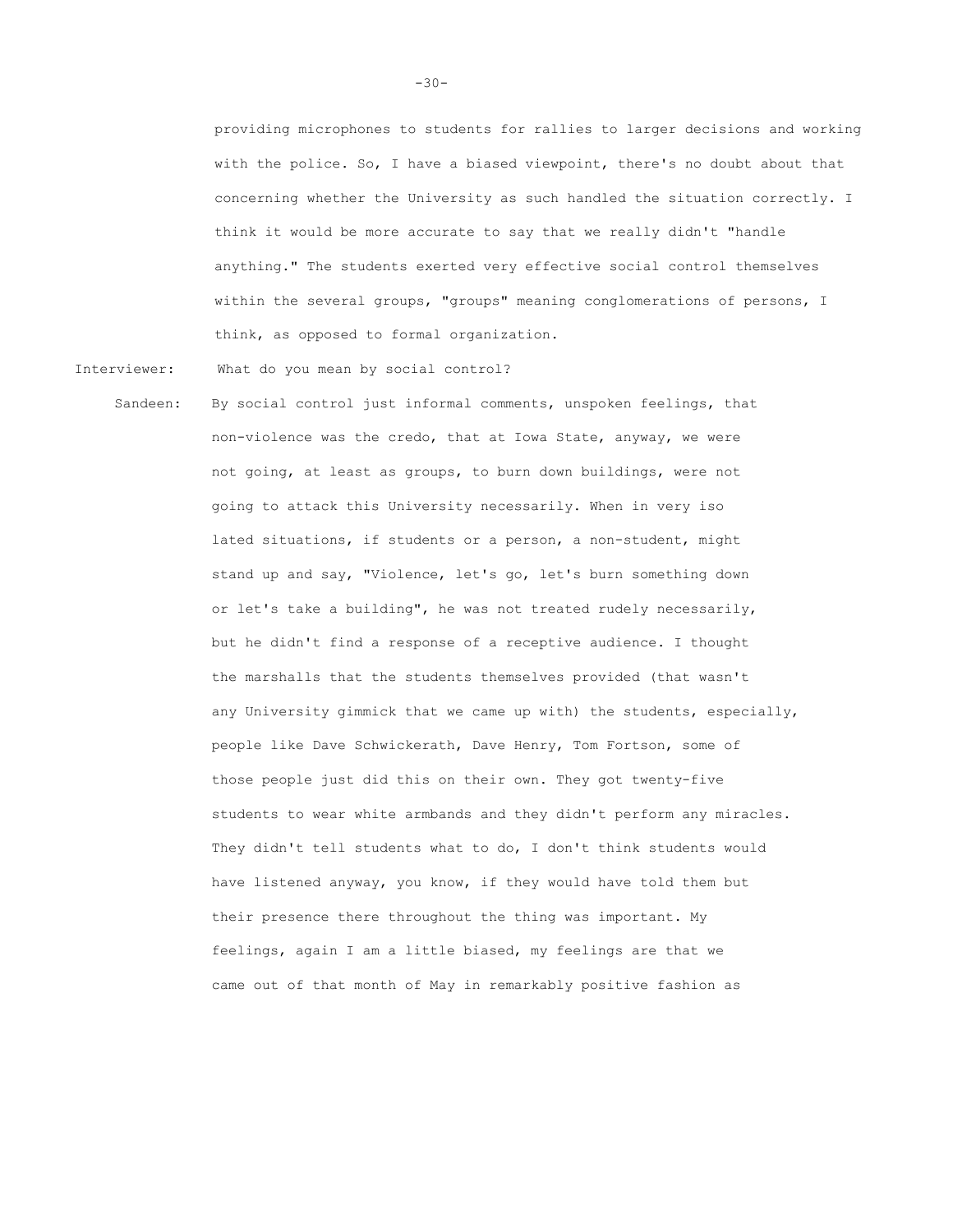a University community. I don't deny that there were some very distasteful kinds of things that happened; however, we didn't have the kinds of violence that occurred on some campuses, although the bombing of the police station in Ames certainly left a very bad taste in everybody's mouth whether or not it is related in any possible way to the Cambodia situation or the demonstrations on the campus itself. I feel one thing very strongly. That is if at any time during the first week beginning with the so-called sit-in or demonstrations at the Armory ranging through the events at Veishea, that if we would have called in the Highway Patrol or the National Guard or if we would have moved in with a large number of police, that we would have immediately escalated our own campus situation to something that would have been very negative. That's, of course, speculation on my part.

- Interviewer: Is this the general feeling of the administrators that you were in contact with that you should play it by ear and keep your presence at a minimum so to speak?
	- Sandeen: I think so, yes. On the other hand, I hope we're realistic about our own effectiveness, too. I would like to emphasize that myself and the many persons on our staff who physically were present through all this, probably greatly overestimate our own involvement in this situation. We were literally observers and very little more than that. We do know the students, we talked with them a great deal during this time, but I think we were there in a very different capacity than as official administrators, not in an impersonal sense with "a heavy hand."

-31-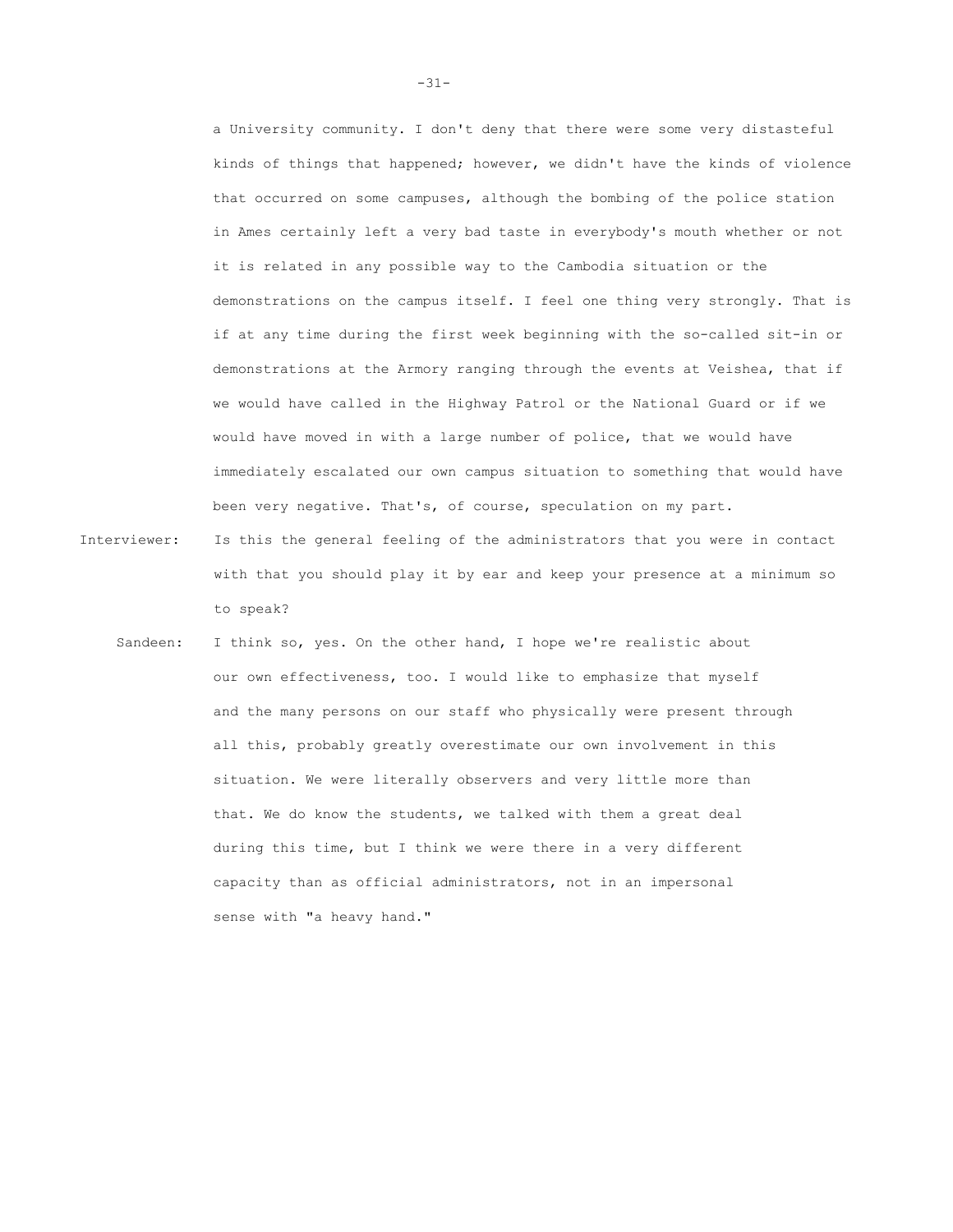- Interviewer: Was there any hesitancy on the part of the students to talk to you at any time?
	- Sandeen: It didn't seem that there was, as a matter of fact in my view anyway, we continued a rather congenial relationship throughout the two, three week period. At least I felt quite able and willing to speak with any student and they seemed about the same with me. There are some, of course, who wouldn't want to have anything to do with me at that time or any other time as well, but for the most part the students were remarkably friendly, understanding the supercharged emotions at the time. That was one of the most disturbing things that the students had expressed to me throughout the, especially the first couple weeks, that is that you know, that big phrase "the public", whoever they are, didn't have any under standing or trust in what the students were doing. They just thought they were a bunch of, Nixon's famous word, "bums".

Interviewer: Was there a feeling of frustration, too?

- Sandeen: Oh, definitely, very deeply. Of course, I felt a little of the frustration, too. It is tremendously difficult to be a nineteen or twenty year old person in this kind of situation and I am only about twelve years away from that myself and I have been with these students all year and I know many of them very well and I don't feel in any way that they were not sincere in their feelings. They're really going through a terribly difficult period of their lives. It's a very tragic situation.
- Interviewer: As an outsider perhaps viewing what the students did would you say that the marches, the demonstrations, so forth, were done more for their own benefit as a means of releasing this tension

-32-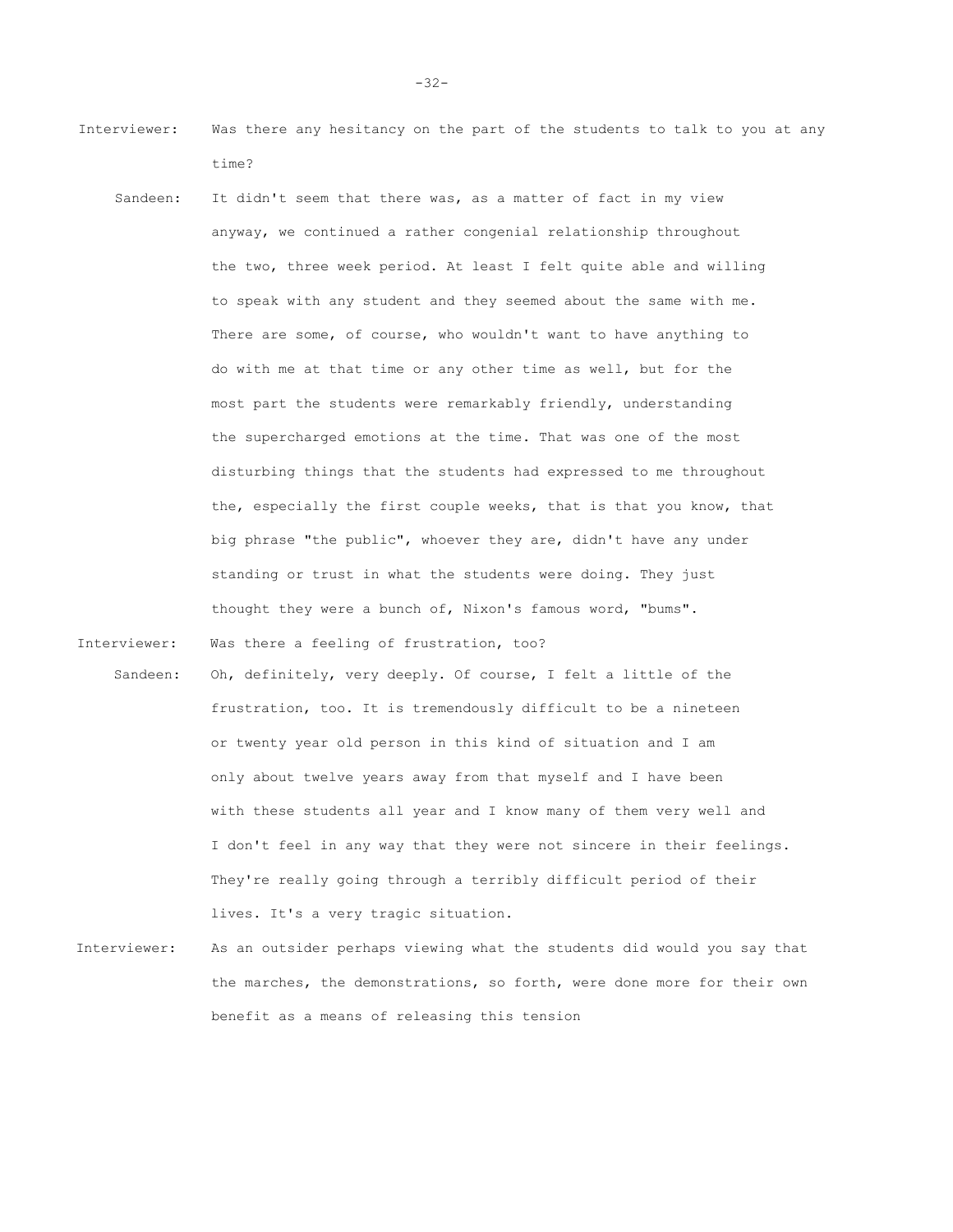and frustration rather than trying to convince or express this concern to others? There have been some expressions that the marches and so on set up walls and characterize people as either on one side or the other and, instead of influencing people, it just drives them further apart.

Sandeen: I don't know. Marches may not have the effectiveness that they had back in 1957. I don't know when they might have been a little more innovative than they are now when they seem so repetitive. Students expressed to me almost a desperate need to, in their words, "do something", even if it means making posters or signs or running off mimeographed copies of various things and distributing them. The students on the other hand, I feel, are pretty realistic, too. They didn't just do things to occupy themselves. But the work itself and the participation in marches did serve the function, no doubt, of releasing some of the emotion for them. I get asked the question just about everywhere I go and have for a couple of years, especially in the last two, three weeks, you know, "Why did you at Iowa State apparently not have at least severe violence or buildings actually burned down and one or two persons killed?" I am very weary of providing an easy answer, as there are cliché kind of answers to this. I quite frankly don't support those few persons who might claim that we're doing something so well as a University that we have avoided this. I think we're as vulnerable as many other institutions are. On the other hand, we do have a strong student body--strong in regard to their own motivation for obtaining a degree. For the most part they are a "no nonsense" kind of student body and most so-called

-33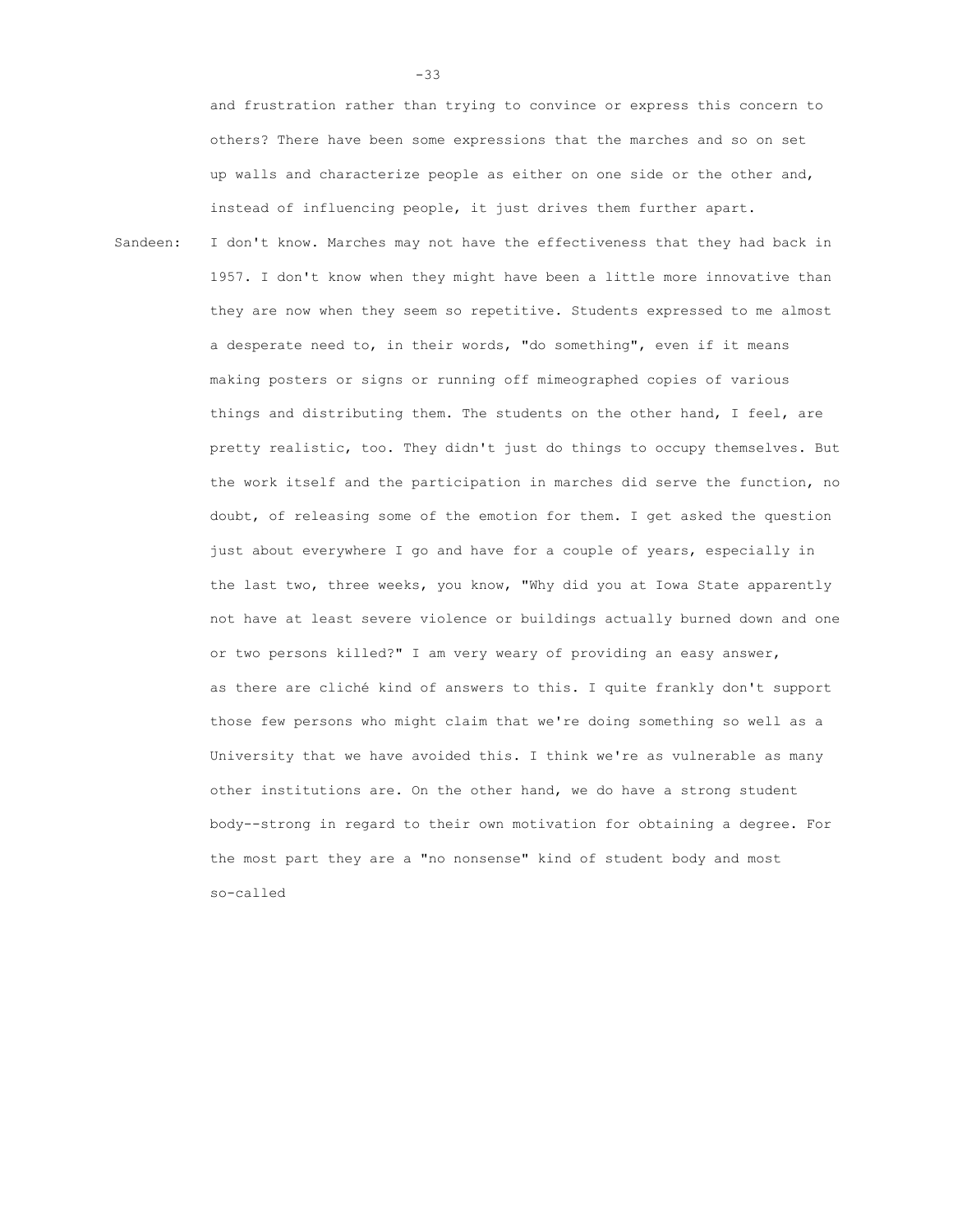radical groups don't find a great deal of support. We have tried to emphasize, from President Parks on down, close student, faculty, staff relationships in everything we do at this University and I think for the most part we have fairly good relationships among the student, faculty, and staff but I think with a student body of over nineteen thousand, I think it's downright impossible to talk about all of our students in the same bag. We've got tremendous diversity in the student body and there are students to support just about any cause you can think of and whether we like it or not a group of twenty-five persons, students or otherwise, could probably bring just about any University to its knees nowadays. If they were clever enough or if they wanted to be violent enough, and the fact that we're not located in an urban area certainly is a benefit in a situation where violence is a definite possibility, but some of the older arguments that, there, you know, "Well, at Iowa State that just wouldn't happen, because of the curriculum here or because of the fact that we're doing something so effective as a University." I'd like to believe this, but I am not so sure that it's true. Interviewer: Would you say that whatever leadership there has been supplied by the

Sandeen: Definitely. Whether anybody would like to admit it or not that's what saved us in this whole situation of positive student leadership and I don't mean just of the "establishment" kind of student leadership. I mean people like Clyde Brown, even though he was not a student during this. He was not registered this particular quarter. When I say "saved us" that means avoided violence.

students has been of non-violent matter?

-34-